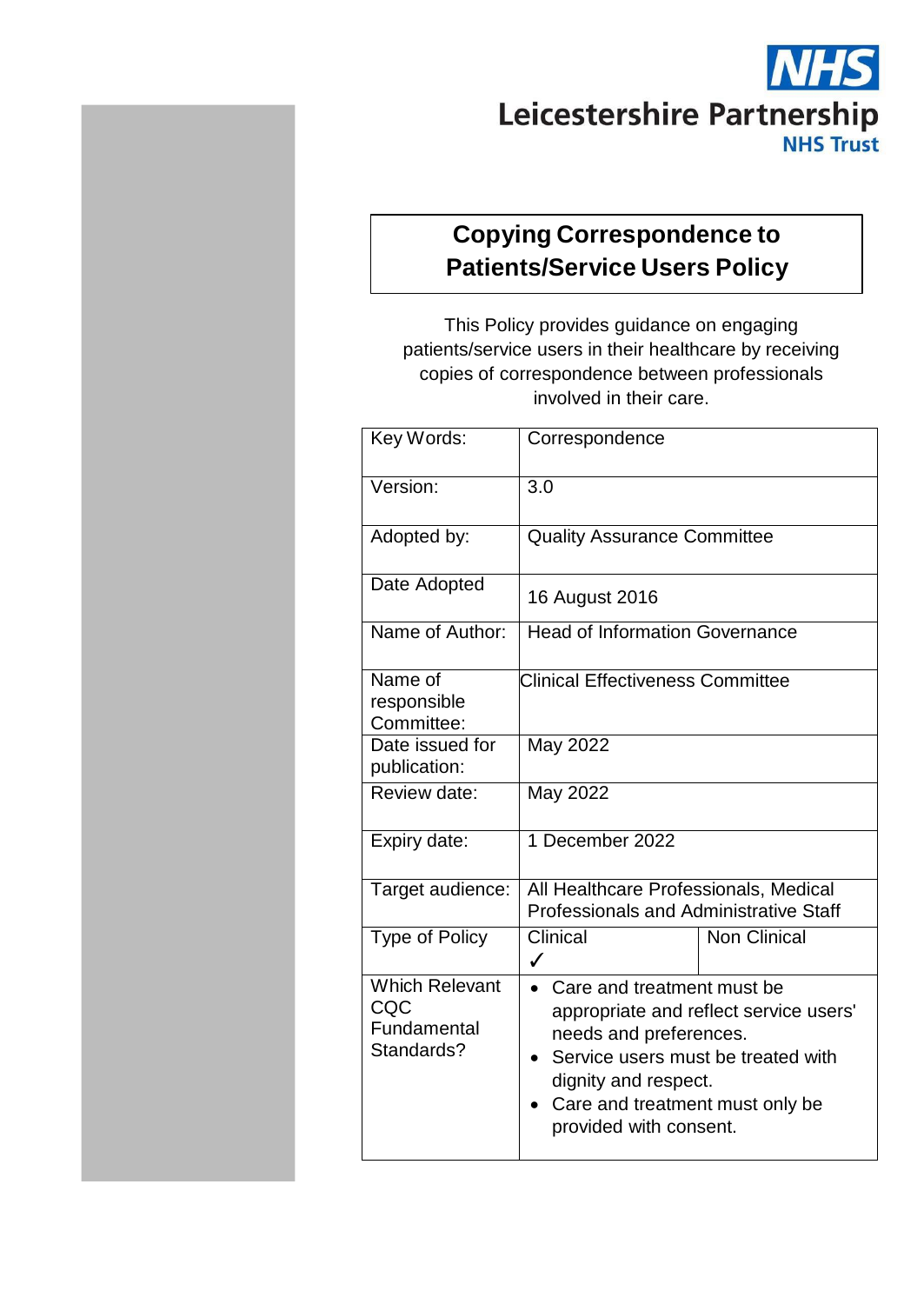## **Contents**

| THE POLICY                                                              |
|-------------------------------------------------------------------------|
|                                                                         |
|                                                                         |
|                                                                         |
|                                                                         |
|                                                                         |
|                                                                         |
|                                                                         |
|                                                                         |
| 9.0 Consent to receipt of letters: identifying appropriate recipients10 |
|                                                                         |
|                                                                         |
|                                                                         |
|                                                                         |
|                                                                         |
|                                                                         |
|                                                                         |
| REFERENCES AND ASSOCIATED DOCUMENTATION                                 |
|                                                                         |
|                                                                         |
|                                                                         |
|                                                                         |
|                                                                         |
|                                                                         |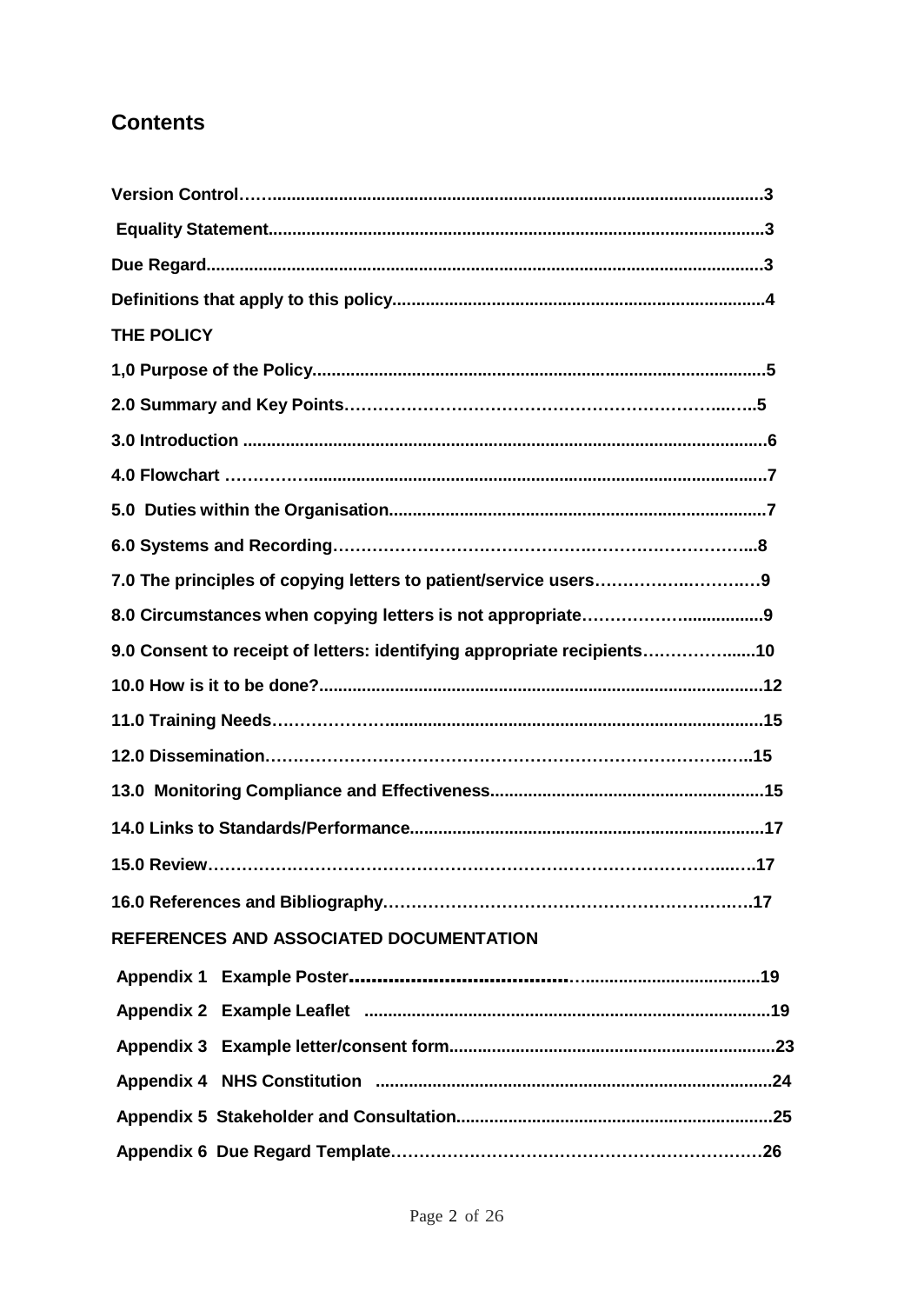#### **Version Control and Summary of Changes**

| Version | Date        | <b>Comments</b>                                                                |
|---------|-------------|--------------------------------------------------------------------------------|
| number  |             | (description change and amendments)                                            |
| 2.0     | August 2012 | Harmonisation of policies as a result of the TCS<br>process                    |
| 2.1     | August 2015 | <b>Review of Policy</b>                                                        |
| 3.0     | May 2016    | Amendments following comments and to reflect<br>learning from serious incident |

#### **For further information contact:**

Head of Information Governance 0116 2950997

#### **Equality Statement**

Leicestershire Partnership NHS Trust (LPT) aims to design and implement policy documents that meet the diverse needs of our service, population and workforce, ensuring that none are placed at a disadvantage over others.

It takes into account the provisions of the Equality Act 2010 and promotes equal opportunities for all.

This document has been assessed to ensure that no one receives less favourable treatment on the protected characteristics of their age, disability, sex (gender), gender reassignment, sexual orientation, marriage and civil partnership, race, religion or belief, pregnancy and maternity.

In carrying out its functions, LPT must have due regard to the different needs of different protected equality groups in their area.

This applies to all the activities for which LPT is responsible, including policy development and review.

#### **Due Regard**

This policy has been screened in relation to paying due regard to the general duty of the Equality Act 2012 to eliminate unlawful discrimination, harassment, victimisation; advance equality of opportunity and foster good relations.

This is evidenced by the references and consideration given throughout the policy to how patients/service users should be actively engaged in their care and treatment, and the alternative communication methods that should be employed to take account of those with different needs from across all protected characteristics.

There is no likely adverse impact on staff or patient/service users from this policy as clear guidance is provided on the considerations for all patients/service users in how they can be engaged in receiving copy letters.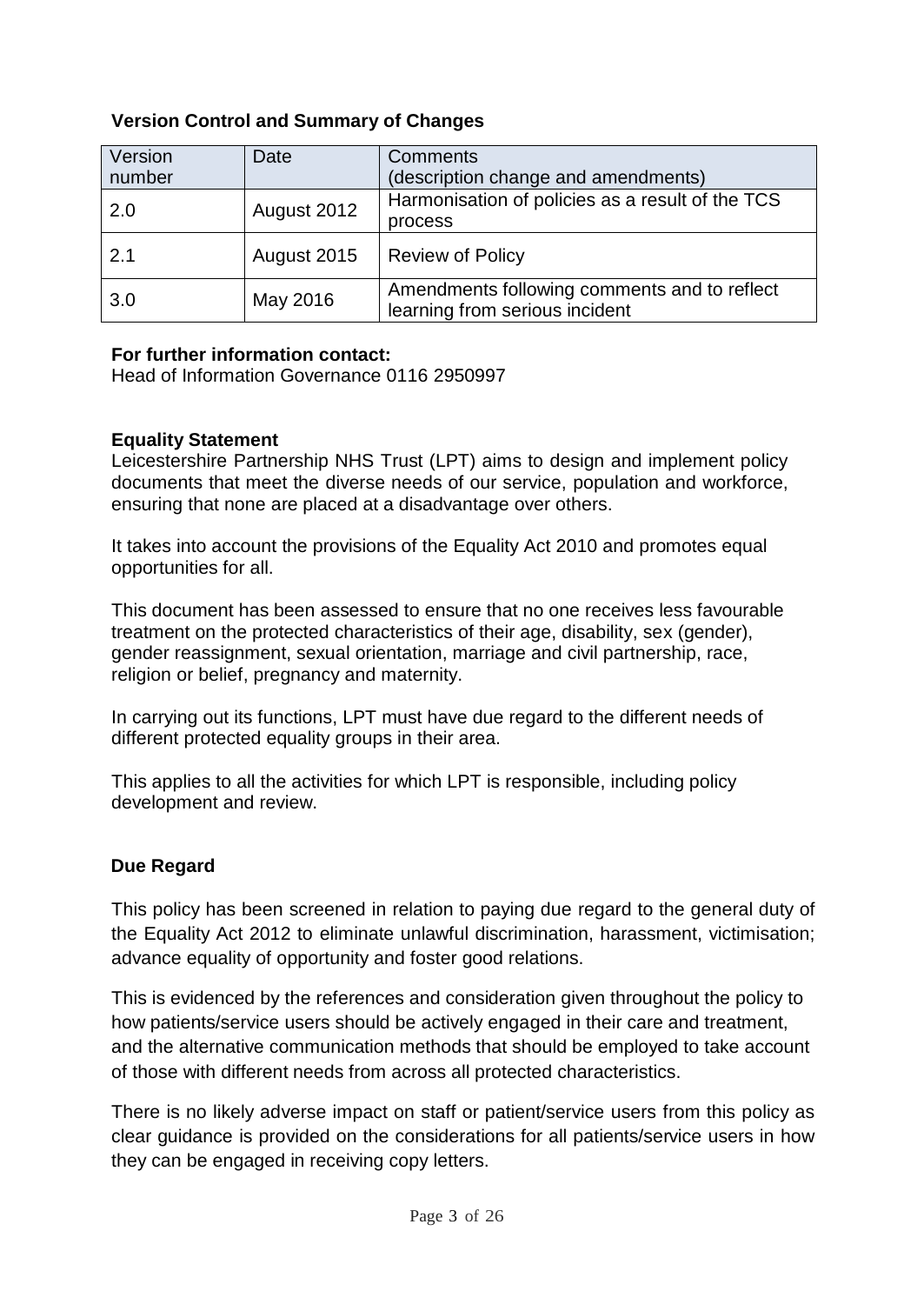# **Definitions that apply to this Policy**

| <b>Access</b>                        | The availability of or permission to consult records.                                                                                                                                                                                                      |  |
|--------------------------------------|------------------------------------------------------------------------------------------------------------------------------------------------------------------------------------------------------------------------------------------------------------|--|
| Correspondence                       | Communication by letter.                                                                                                                                                                                                                                   |  |
| <b>Due Regard</b>                    | Having due regard for advancing equality involves:                                                                                                                                                                                                         |  |
|                                      | Removing or minimising disadvantages suffered by people<br>due to their protected characteristics.                                                                                                                                                         |  |
|                                      | Taking steps to meet the needs of people from protected<br>groups where these are different from the needs of other<br>people.                                                                                                                             |  |
|                                      | Encouraging people from protected groups to participate in<br>public life or in other activities where their participation is<br>disproportionately low.                                                                                                   |  |
| <b>Health</b><br><b>Professional</b> | Individual accredited by a professional body upon completing a<br>course of study, and usually licensed by a government agency, to<br>practice a health related profession such as dentistry, medicine,<br>nursing, occupational health, physical therapy. |  |
| <b>Letters</b>                       | Written or printed communication addressed to a person and<br>transmitted by mail.                                                                                                                                                                         |  |
| <b>Patient</b>                       | A person who is receiving medical care, or who is cared for by a<br>particular doctor or dentist.                                                                                                                                                          |  |
| <b>Service User</b>                  | People who receive care and/or treatment through services<br>provided by the organisation.                                                                                                                                                                 |  |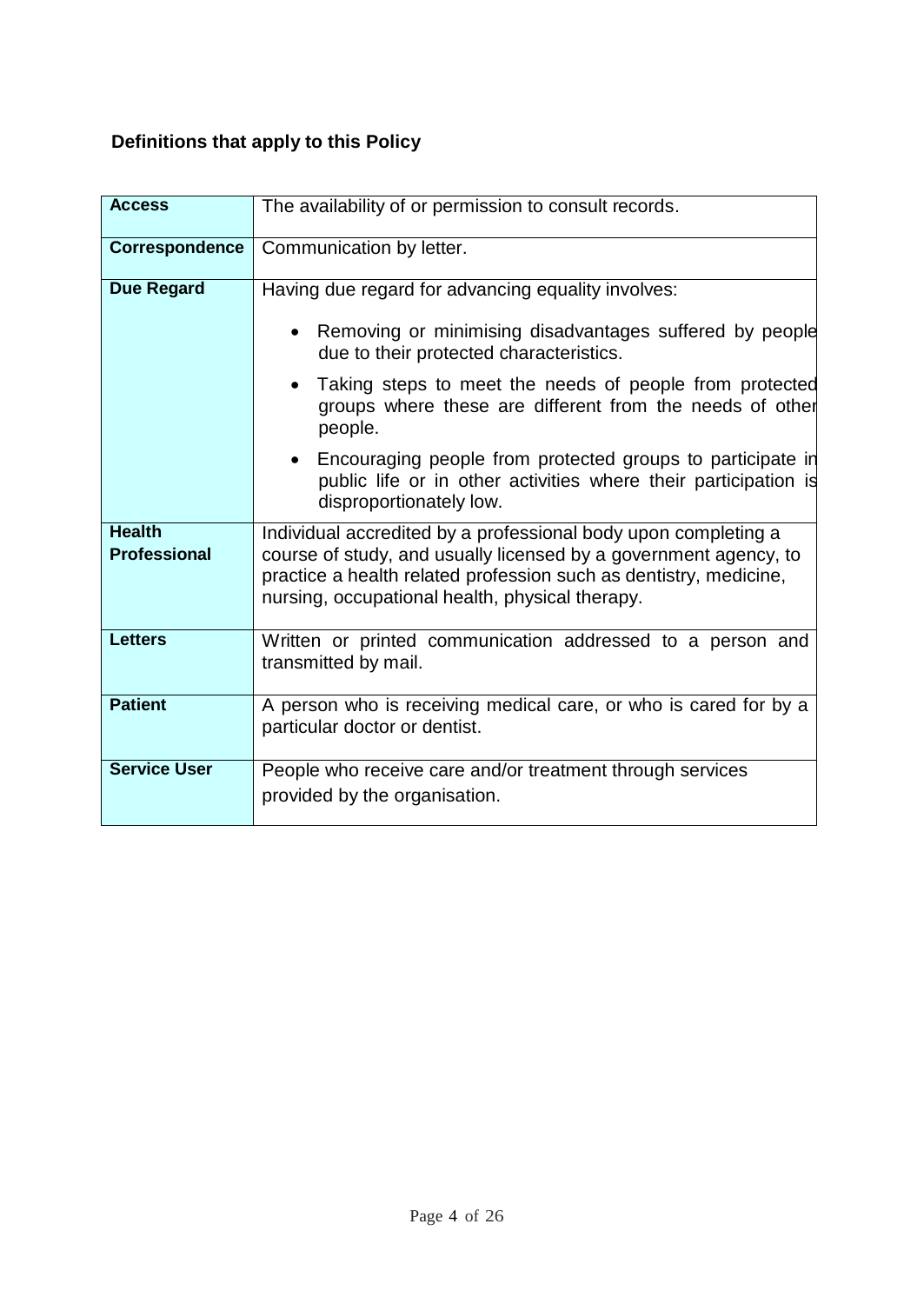#### **1.0. Purpose of the Policy**

Since April 2004, it has been Government policy in England that clinicians should send copies of their clinical letters to their patients (Department of Health, 2003b).This policy has been written to provide guidance to clinicians working within Leicestershire Partnership NHS Trust (LPT) on how to ensure that they meet the requirements of the NHS Plan 2000 and the commitment that patients/service users receive copies of clinicians' letters about them as of right.

All letters/assessments/reports written by professionals within the Trust to other professionals within or outside the Trust should be copied to the person to whom they refer. Where the people who use services are not legally responsible for their own care (for instance a young child, or a child in care), letters should be copied to the person with legal responsibility, for instance a parent or guardian.

The copying of letters should not be a substitute for good verbal communication.

This policy does not relate to Enhanced Care Plans and Risk Assessments. The policy relating to these is covered in Leicestershire Partnership Trust's Care Programme Approach Policy and Practice. This indicates that, where possible, these should be shared with the service user to whom they refer.

#### 2.0. Summary and Key Points

This policy summarises the Department of Health (DH) best practice guidelines for implementation within the Trust. Clinical letters written by healthcare professionals of all disciplines to other clinicians, either within the Trust or to others outside of the Trust, should be copied to the patient to whom they refer.

- 2.1 The clinician in charge of the care of the patient/service user must make a record in the patient/servicer user's notes that they have asked the patient/service user whether they wish to have a copy of the clinical correspondence and the patient/service user's response. This can be recorded within the electronic patient record (SystmOne, RiO or Tiara) or the patient/service user can be asked to complete a form such as the example at Appendix 1. If a form is used, it must be saved to or placed in the patient/service user's clinical record.
- 2.2 The patient/service user's decision must be kept under review and the clinician must update the patient/service user's record to note the discussion regarding the copying of letters.
- 2.3 Each Service Group may set a standard for the review of the decision with the patient/service user. This policy recommends that this is done as part of the Care Programme Approach (CPA) review or if the patient/service user is not under or subject to CPA, then at least annually.
- 2.4 The clinician writing the letter is responsible for ensuring a copy is made available to the patient/service user. All recipients of the letter should be listed on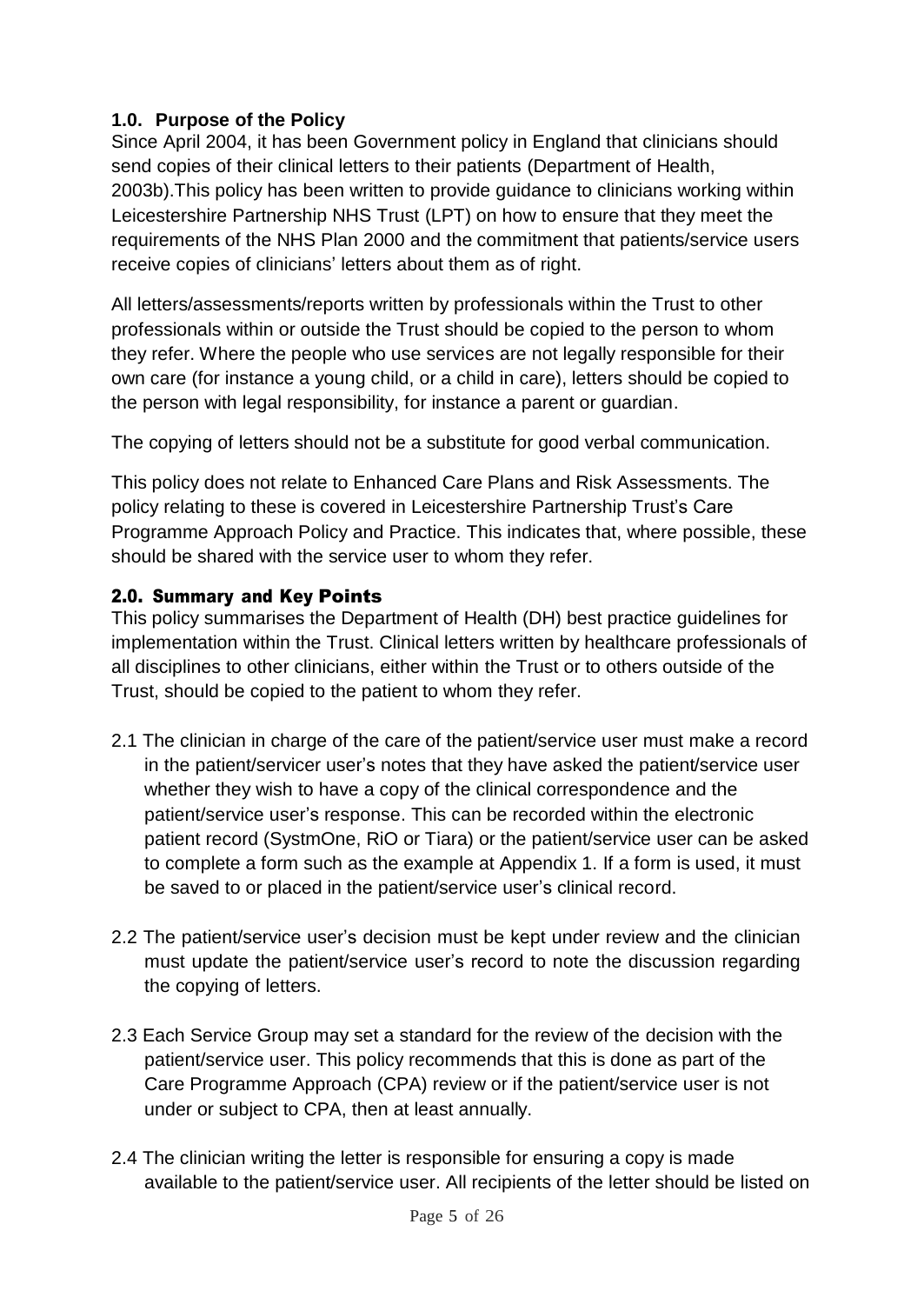the letter. The Trust's copy of the letter will be saved in the patient/service users health record in accordance with the Trust policy on managing health records.

#### **3.0. Introduction**

The NHS Plan 2000 made a commitment that patient/service users should be able to receive copies of clinician's letters about them as of right. A working group convened by the DH in 2001 set out the background to the initiative in a report in February 2002. The DH subsequently issued Good Practice Guidelines in April 2003. The principal aim of the DH policy was (and is) to improve communications between healthcare professionals and patient/service users and to increase patient/service user involvement in their care and treatment.

The provision of information to patient/service users to support their decision making in their care is a standard set by the NHS Litigation Authority (Risk Management Standards 2013/14, standard 6.2). Trusts are no longer assessed against these standards but they remain available to use to promote best practice.

This Policy relates to letters/assessments/reports.

#### 3.1 What constitutes a letter?

A 'letter' for the purposes of this policy includes communication between professionals and other agencies. The following are examples of different types of 'letter'. This is not exhaustive:

- Letters of referral forms (including hand written referral forms) to other services;
- Letters from professionals to other professionals in the Trust;
- Letters from professionals to other agencies (e.g. social services, housing associations, employers etc.);
- Reports, if replacing a letters;
- Assessments, if replacing a letter.

The DH guidance relates particularly to letters, but the principles of sharing information can be applied to any documentation that refers to the patient/service user. Care plans and discharge summaries are documents that should be copied to the patient/service user, provided exemptions outlined below do not apply.

The guidance does not relate to the copying of 'raw data' such as test results or reports. Such data could include, for instance, an x-ray and its accompanying report or the results of blood tests taken as part of a wider investigation of symptoms. In due course, the outcome of such tests should be included in a letter that is copied to the patient/service user.

Since the DH issued guidelines in 2003 the method of communicating has changed considerably and correspondence is now frequently sent by secure email. Most letters will be sent electronically, as an attachment to an email between healthcare professionals. This is still a letter and a copy should be provided to the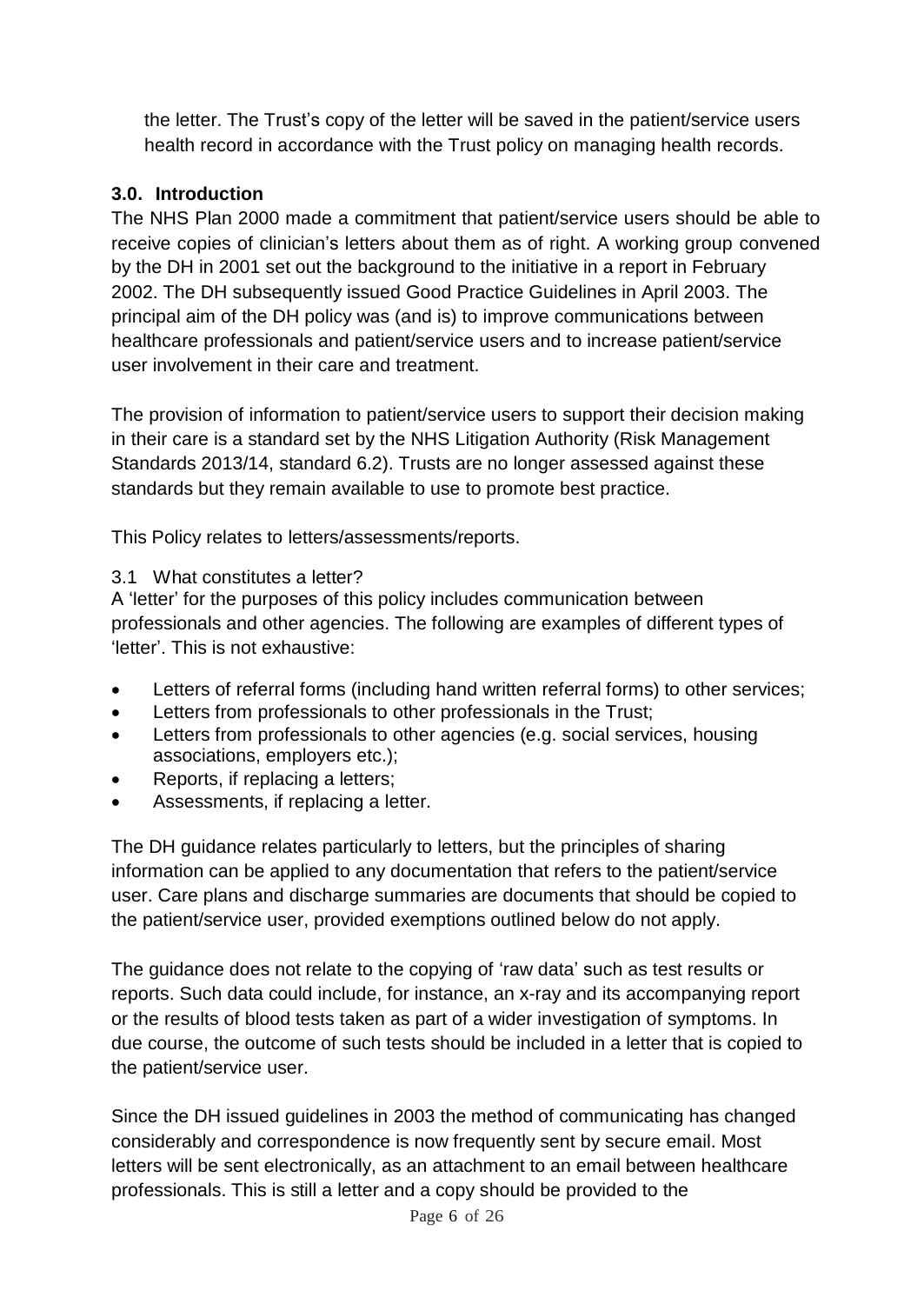patient/service user via the appropriate means.



#### **4.0 Flowchart/process chart**

#### **5.0 Duties within the Organisation**

- 5.1 The Trust Board has a legal responsibility for Trust policies and for ensuring that they are carried out effectively.
- 5.2 The Medical Director is responsible for the strategic implementation of this policy
- 5.3 Service Group Directors and Heads of Service are responsible for ensuring that the Service Groups are implementing the policy within their service areas
- 5.4 Managers and Team leaders are responsible for:
	- Ensuring that the staff for whom they are responsible are aware and adhere to this policy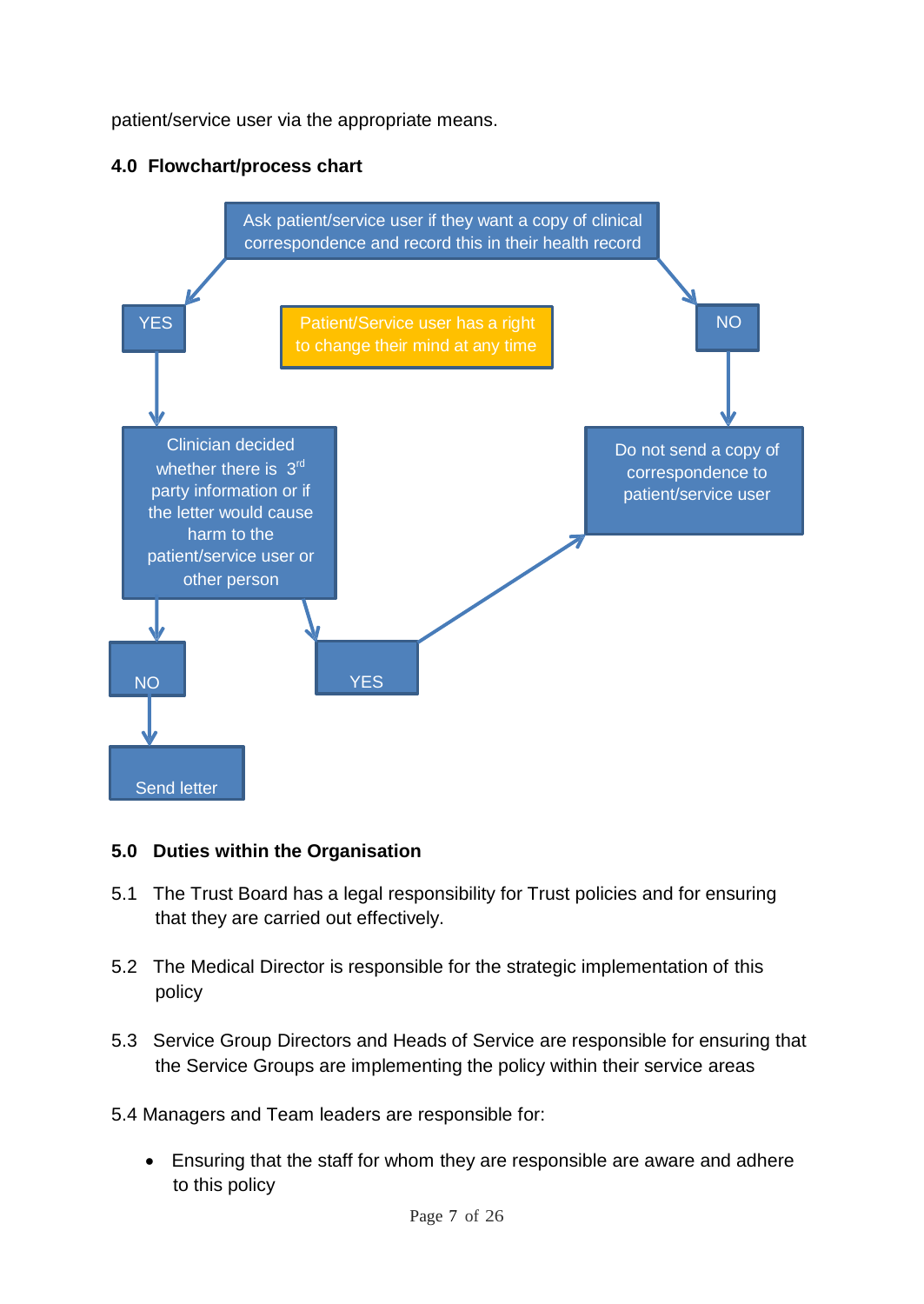• Supporting standard operating procedures (SoPs) for the management of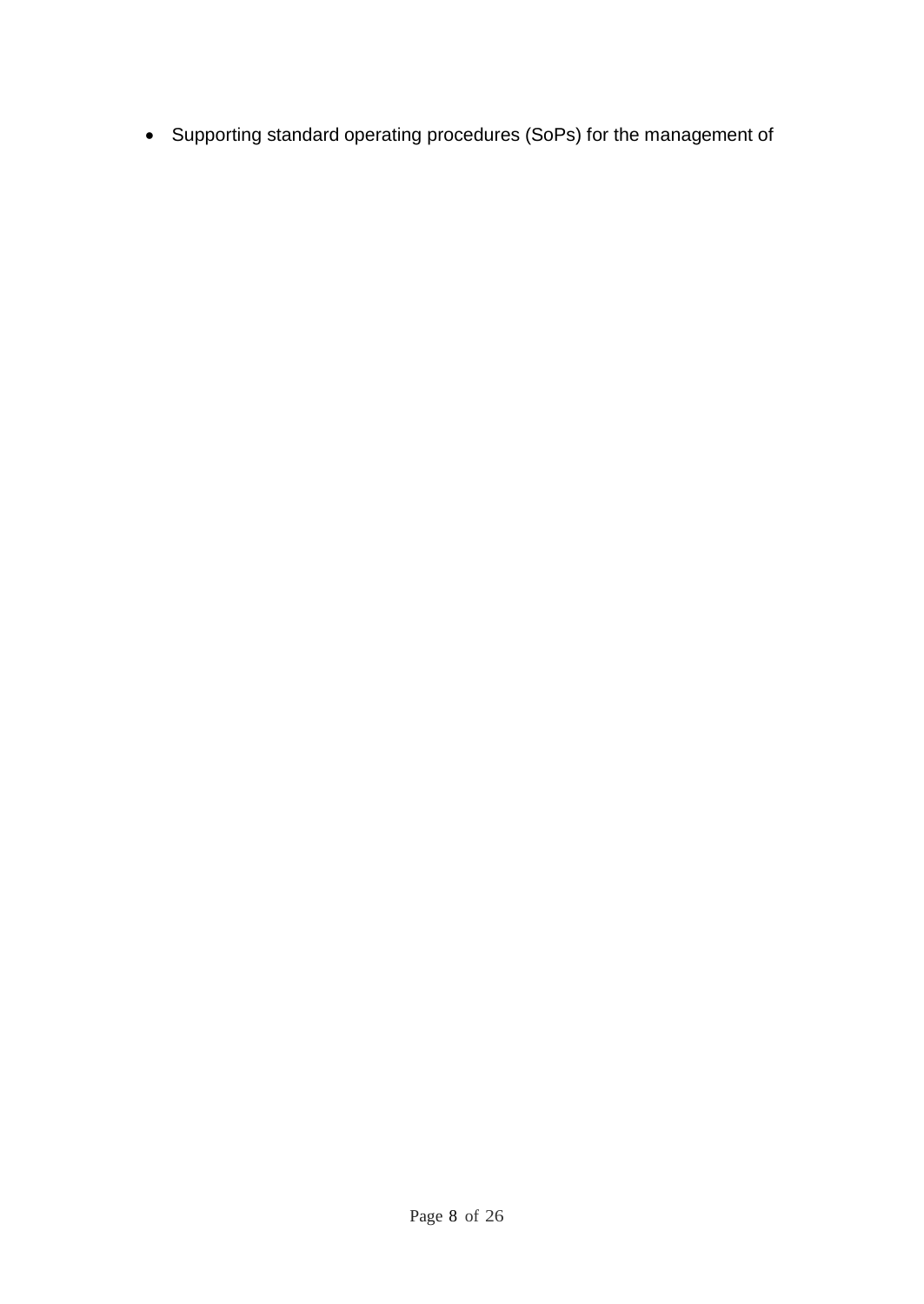clinical correspondence are in place and adhered to

- Reporting any incidents where by clinical correspondence does not meet the quality expected, is sent to the incorrect patient/service user or address, and ensures that processes are in place to manage this
- 5.5 Responsibility of Staff
	- Healthcare and medical professionals:
		- Clearly identify in the patient/service user record, their decision around receiving clinical correspondence
		- Follow their local SoP for managing clinical correspondence
		- Quality assure the content of any clinical correspondence including inclusion of third party information and any additional recipients to the correspondence are clearly identified
	- Administrators/ Medical Secretaries:
		- Follow their local SoP for managing clinical correspondence
		- Ensure patient/service user contact details are accurate and up to date on the patient/service user record and that this is reflected in the clinical correspondence

#### **6.0 Systems and recording**

- 6.1 **Where recorded:** In almost all cases, the discussion with the patient/service user and his/her response to having copies of letters will be recorded on their electronic patient record i.e. SystmOne, RiO or Tiara. If this is not possible or the service is not currently using electronic patient records, clinicians should use the paper health record.
- 6.2 **Recorded by who:** Usually, the clinician in overall charge of the care of the patient/service user will complete the record. For detained patient/service users, this will be the Responsible Clinician; however, other clinicians can make entries in the record when relevant
- 6.3 **When recorded:** The patient/service user should be asked about receiving copy letters as early as possible in their care and treatment episode (or pathway) within the Trust. Their reply should be kept under review by the clinician in charge of treatment.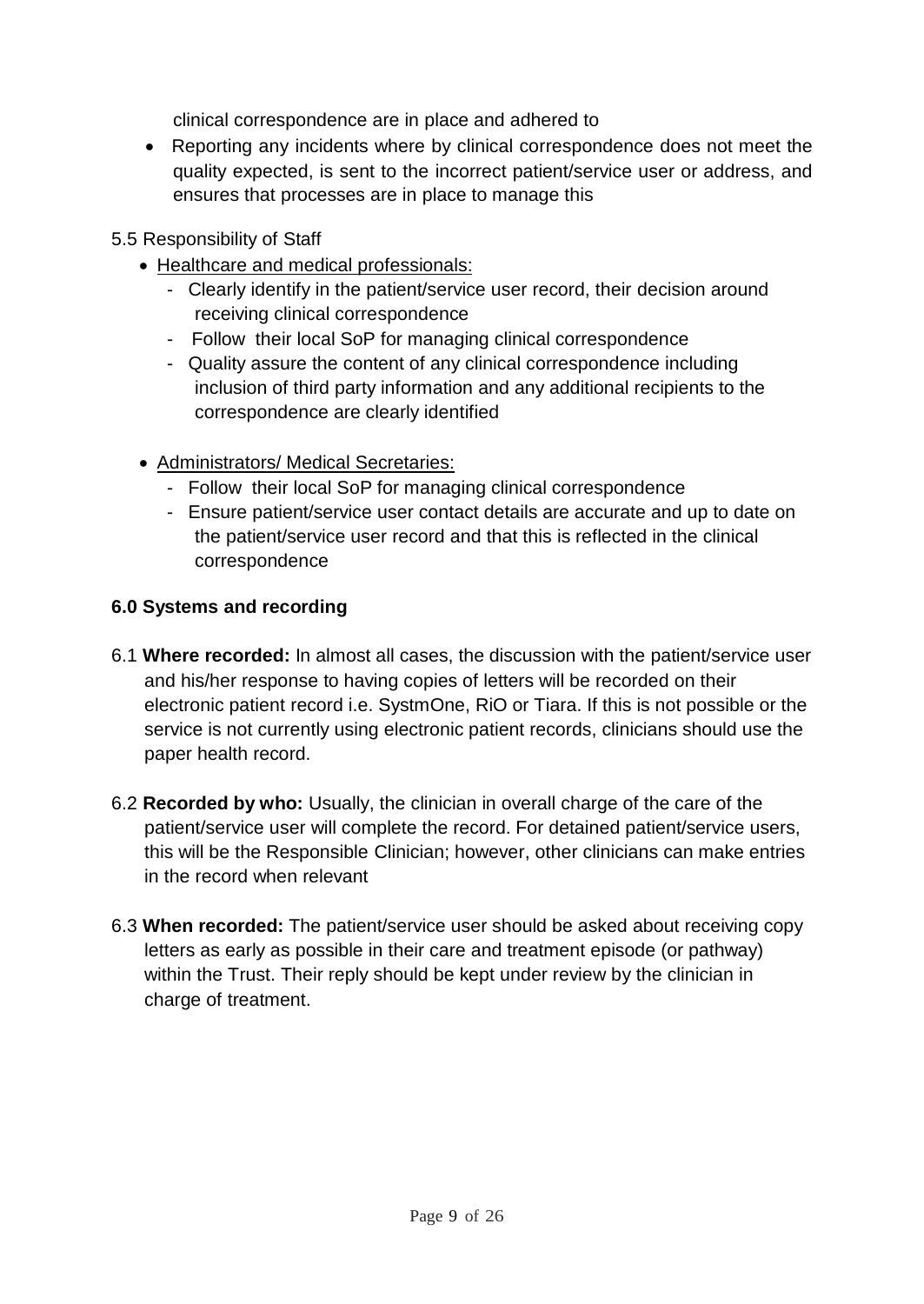#### **7.0 The principles of copying letters to patient/service users**

#### 7.1 Improving communications

As a general rule and where patient/service users agree, letters written by one health professional to another about a patient/service user should be copied to the patient/service user or, where appropriate, parent or legal guardian. This applies to all patient/service users, voluntary or detained. The underlying principle is that all letters that help to improve a patient/service user's understanding of their health and the care they are receiving should be copied to them as of right. Where a patient/service user is not legally responsible for their own care (for instance in the case of a young child, or a child in care), letters should be copied to the person with legal responsibility, for instance a parent or legal guardian. When letters are copied to person other than the patient/service user, the Mental Health Act (MHA) Code of Practice provides guidance on confidentiality (Chapters 2 and 18).

#### 7.2 No Surprises:

Where the letter contains abnormal results or significant information that has not been discussed with the patient/service user, it will be important for arrangements to be made to give the patient/service user a copy of the letter after its content have been discussed in a consultation with the receiving professional. As a general rule the contents of the copy letters should reflect the discussion in the consultation between the patient/service user and the healthcare professional and there should no new information in the letter that might surprise or distress them.

#### 7.3 Writing directly to patient/service users:

In many cases, healthcare professionals (or services, such as screening services) write directly to patient/service users or parents of patient/service users, copying the letter to the GP or others as necessary. The DH guidelines endorse this practice.

#### **8.0 Circumstances when copying letters is not appropriate**

8.1 There may be reasons why the general rule of copying letters to patient/service users should not be followed. These include:

- Where the patient/service user has expressed the wish not to receive a copy. A reason does not have to be given
- Where permitting access to information contained in the letter would be likely to cause serious harm to the physical or mental health condition of the person to whom the letter relates or any other person (including a health professional)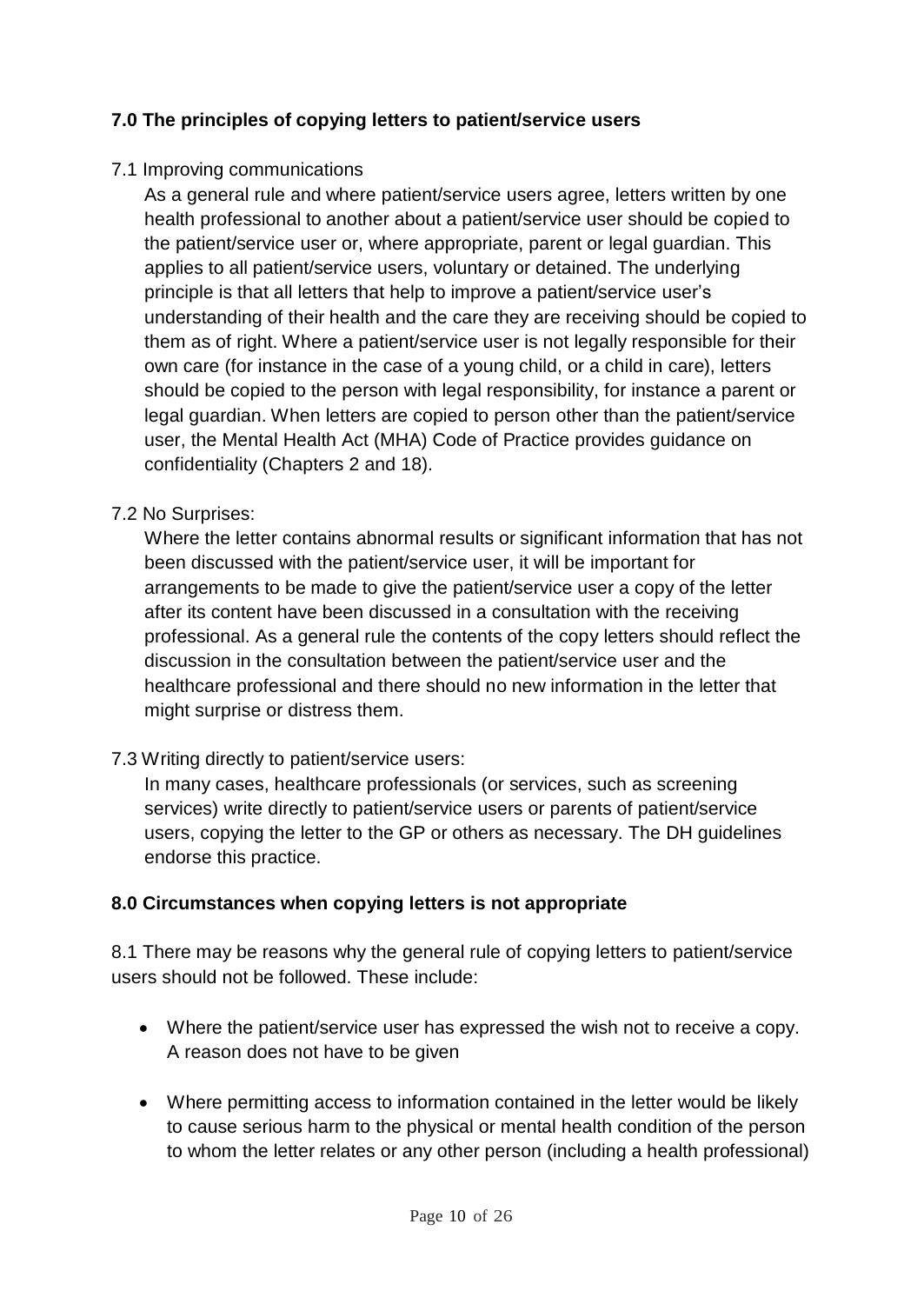Where information in the letter relates to a third person unless that person has consented to the disclosure or could be fully anonymised. Another health professional is not deemed to be a third party (refer to the Trust Data Protection, Caldicott and Confidentiality Policy for more detail on this exemption)

- Where there are specific security considerations particularly in secure settings
- Where a case is particularly sensitive, for example, child protection, it may not be appropriate to copy the letter. A child protection matter may have been reported and is under investigation. The best interests of the child must come first
- Giving of 'bad news' is not in itself enough to justify not copying a letter. When the DH introduced this initiative, pilot studies showed that sometimes the case that health professionals are anxious to protect patient/service users, who themselves often wish to have as much information as possible, even if it may be 'bad news' or uncertainty.

However, as noted in the section above, a health professional may make a decision not to disclose a letter or report applying the 'serious harm' test. This will be a matter of clinical judgement. The provision to withhold information has a statutory basis in the Data Protection (Subject Access Modification) (Health) Order 2000. If a letter is withheld, the reason must be recorded in the patient/service user health records.

#### **9.0 Consent to receipt of letters: identifying appropriate recipients**

In line with the overall NHS policy of informed consent, it is for each patient/service user to decide whether they wish to receive copies of letters written about them by health professionals, as an Opt-In mechanism. The copying letters policy is underpinned by a presumption of the patient/service users' informed consent to the receipt of any letter. The aim is that within a consultation, the possibility of receipt of the letter should be raised as part of the wider discussion about 'what will happen next'. In other words, patient/service users should routinely be asked during a consultation and any related tests or interventions, and there should be a clear process for recording their views, similar to that for recording their consent to treatment.

If there are any doubts about the patient/service user's mental capacity to make a decision about receiving copies of letters, an assessment of their capacity can be undertaken by the treating clinician and recorded in the patient/service users clinical records.

9.1 To raise awareness of patient/service user rights, posters should be put up in reception areas informing them that they may have a copy of any letter written about them from one health professional to another (Appendix 2). In addition, the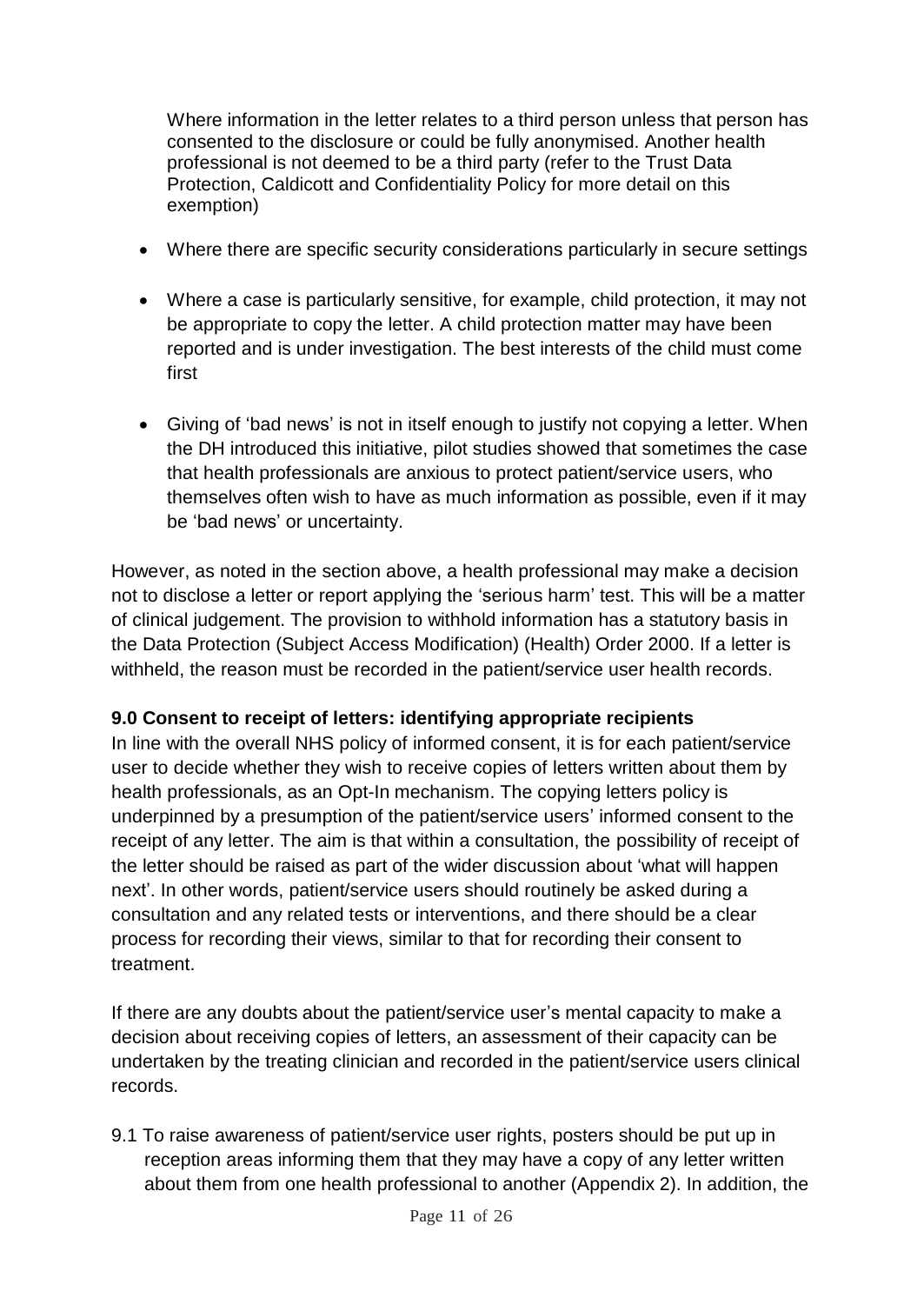'Copying Clinical letters to Patients/Service Users' leaflet should be made available by teams (Appendix 3

#### 9.2 Handling records:

The circumstances of letters about an individual patient will vary. It might be sufficient to seek consent once rather than each time a letter is written as long as it is explained at the start of the treatment that copies of letters will be sent routinely to the patient/service user or responsible person unless the patient decides to opt out of receiving copies of letters, which can be done at any time. Good practice suggests, however, that the patient be reminded each time a letter is to be copied.

Where a letter is to be written at the request of an outside agency, other factors apply in addition to the question of whether the letter should be copied to the patient/service user. Organisations and practices must be sure that relevant legislation on data protection (and writing letters to insurance companies) is complied with.

There may be occasions when one healthcare professional wishes to comment on the clinical care provided by another and offer advice on the care of future patients/service users with a particular condition or symptoms. It may not be appropriate for such information to be copied to the patient/service user, but it is important for continuing professional development and clinical governance that such an opportunity for professional development is not lost. The professional concerned should write a separate letter that is not copied to the patient/service user, and minimal patient information used in such circumstances

#### 9.3 Carers:

Some adults have carers, family members or others who are actively involved in their care. Frequently patients/service users want information shared with their carers and/or family members. With patient/service user consent, copies of letters can be sent to the these persons. Copies of letters to carers may be particularly important where medication is changed following discharge from hospital. Again, in the absence of a clear legal framework for deciding what to do, health professionals will often have to exercise judgement in deciding whether it is in the patient/service user's best interests to share information with a carer. If the person is a young carer, any information must be appropriate to age and understanding of the young person Best interest decisions made by clinicians on behalf of patients/service users who lack capacity to make a decision on the involvement of a carer must be fully recorded in the patient/service user's record.

Sometimes the patient/service user will not want a letter copied or shown to the carer. Both the patient/service user and the carer have the right to expect that information provided to the service will not be shared with other people without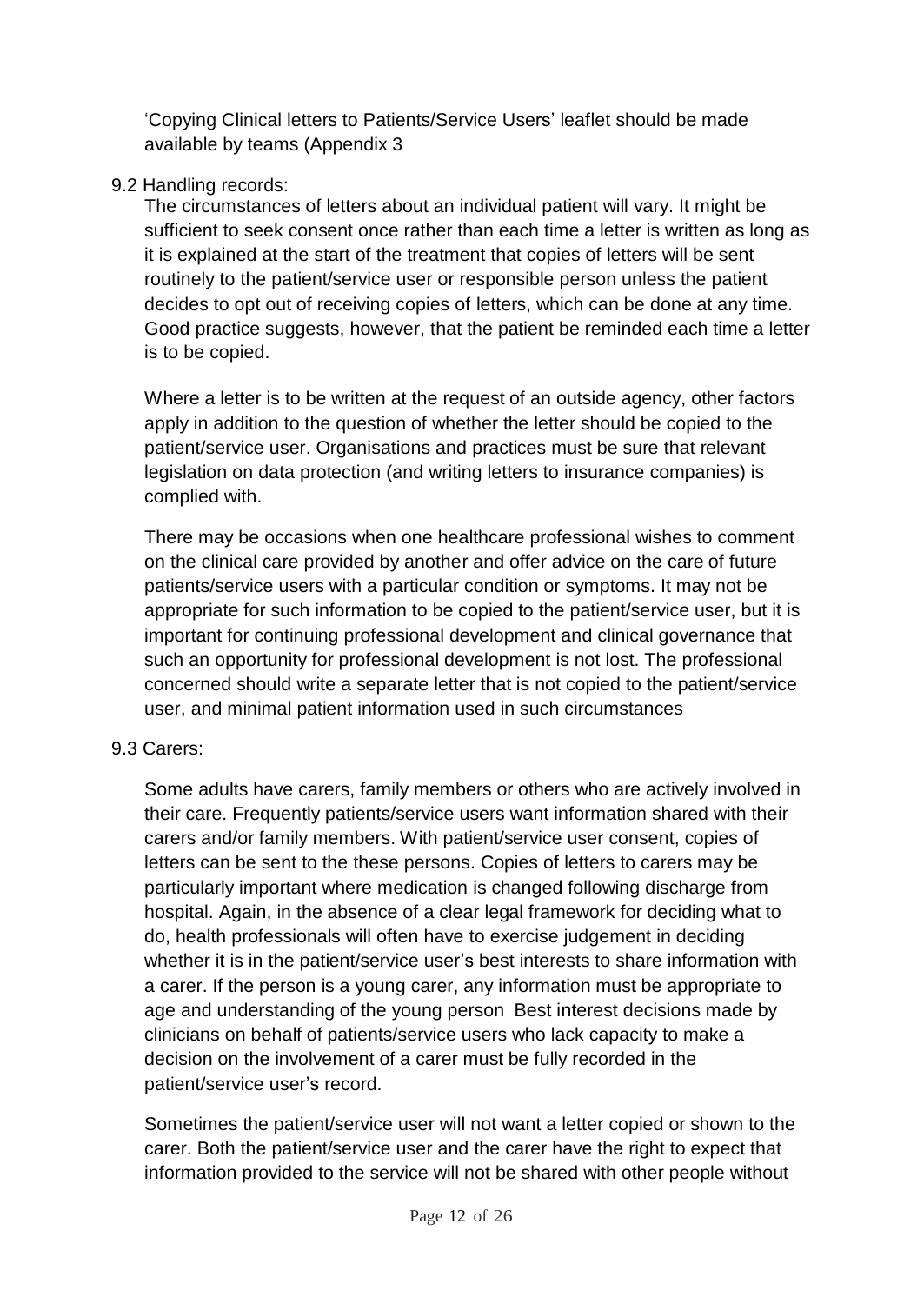their consent. In such circumstances, unless there is an over-riding reason to breach confidentiality, the wishes of the patient/service user must be respected. The DH expects that carers of people with mental illness should be provided with as much information as possible to enable them to carry out their caring role as effectively as possible without breaking the patient/service user's confidentiality.

#### 9.4 Children and young people:

It is expected that young people aged 16 and 17 will be offered copies of letters. It is up to healthcare professionals to assess the competence of younger children to understand and made a decision (referred to as Gillick competence). It is good practice to offer adolescents consultations alone so that they have the opportunity to speak freely and give information that they may be unwilling to talk about in front of their parents. In such cases, young people may prefer to collect in person copies of letters giving personal information rather than having them sent to their home.

The issue may arise as to whether a letter should be copied to the young person or their parents. Some initiatives in copying letters have been developed in children's services, and the general reported experience is that there are few difficulties, as long as the issue is discussed with the family. Often adolescents appreciate the letter being sent to them. Where parents are separated, it is important to discuss who should receive the copies of letters.

#### **10.0 How is it to be done?**

10.1 Frequency of copies

Where there is frequent communication, the person responsible for writing the letter should consider if it would be useful for the patient/service user to have a copy every time. The decision should be based on a discussion with the patient/service user about whether receiving a copy will improve communication with them and assist them to understand their own healthcare and treatment.

#### 10.2 Where there is no safe address to receive mail

Patients/service users who do not have a safe postal address should be able to collect letters

#### 10.3 Writing style and standard letters

Letters between healthcare professionals are 'personal data' forming part of the patients/service user's record therefore it is important that they:

- Are adequate for their purpose and accurate
- Are written clearly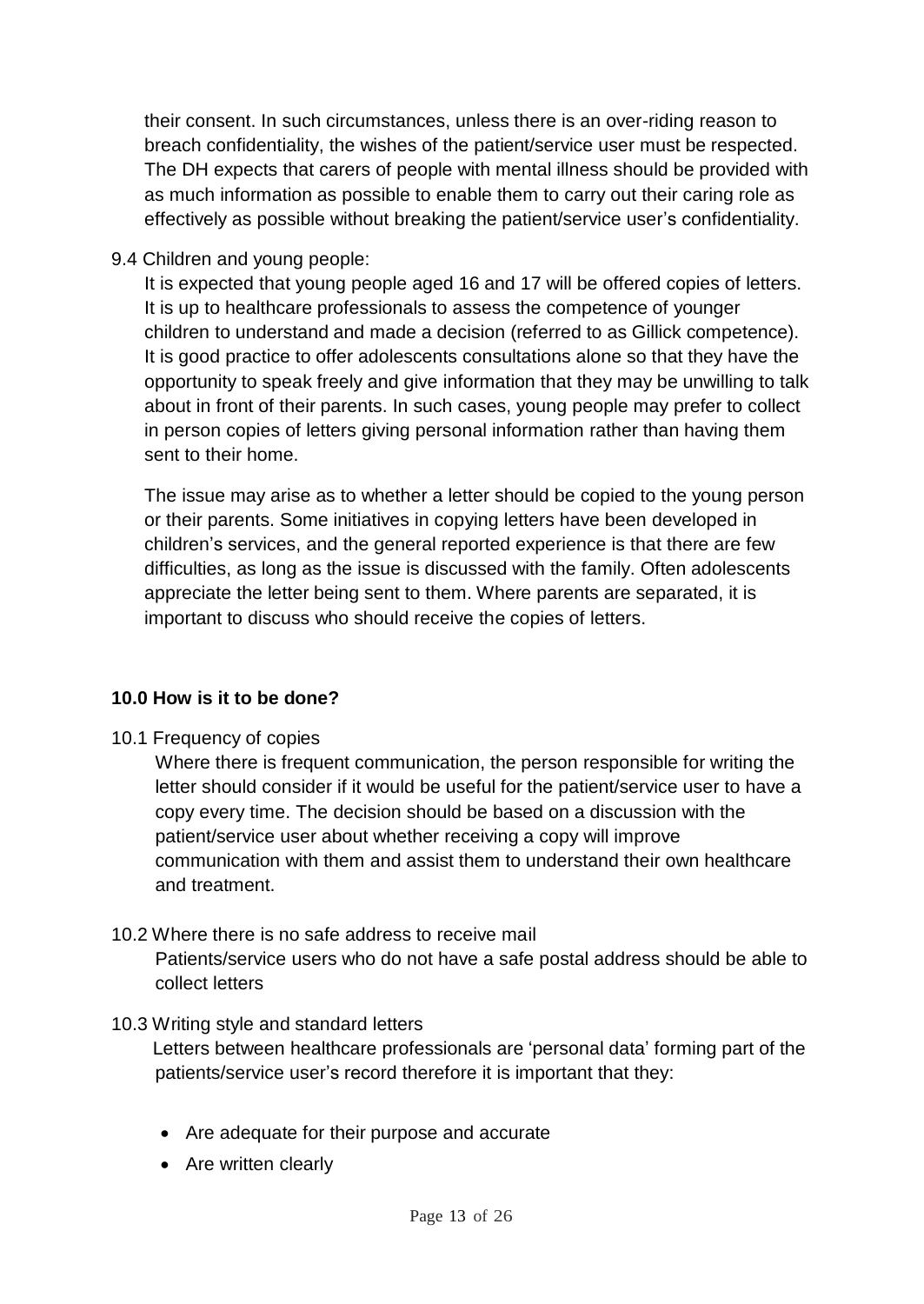- Avoid unnecessary complex language and subjective statements
- Avoid extraneous information
- Use plain English to improve readability
- Avoid giving offence unintentionally or generating misunderstandings
- Avoid (where possible) unnecessary technical terminology and acronyms
- Set out the facts and avoid unnecessary speculation
- Confirm information given in discussion with the patient in the consultation in a language that the recipient can read and understand

A balance is required between simplification for the patients/service user's understanding and what is needed for the primary purpose of a letter between healthcare professionals discussing symptoms, test results and possible diagnoses or treatment. Clinical accuracy and ensuring the professional receiving the letter has all the information he/she needs is the main purpose of the letter. It is important not to compromise this in order to make the letter easier to understand.

Some healthcare professionals prefer to write letters directly to patients/service users, with a copy to the GP or other healthcare professional. Evidence shows that patients/service users appreciate such practices, which give the clinician the option of adding additional information and advice about lifestyle and management of the illness or condition.

#### 10.4 How copies are provided

Options for providing copies of letters include:

- A printed copy of the letter. Envelopes should be marked 'Private and Confidential' and should not be stamped with a hospital/Trust logo or address
- Copies in large print, or in some other format, such as audio tape
- Viewing letters on screen in the hospital with the aid of a healthcare professional
- Sending by post, or collection from an appropriate place, where there are concerns about privacy at home
- Copies of letter dictated in the presence of the patient/service user

As improved information systems evolve, it should become easier to generate an extra copy of a letter for a patient/service user. When patients/service users are able to access their records through safe internet sites, paper copies of letters may not be required.

10.5 People with information and communication support needs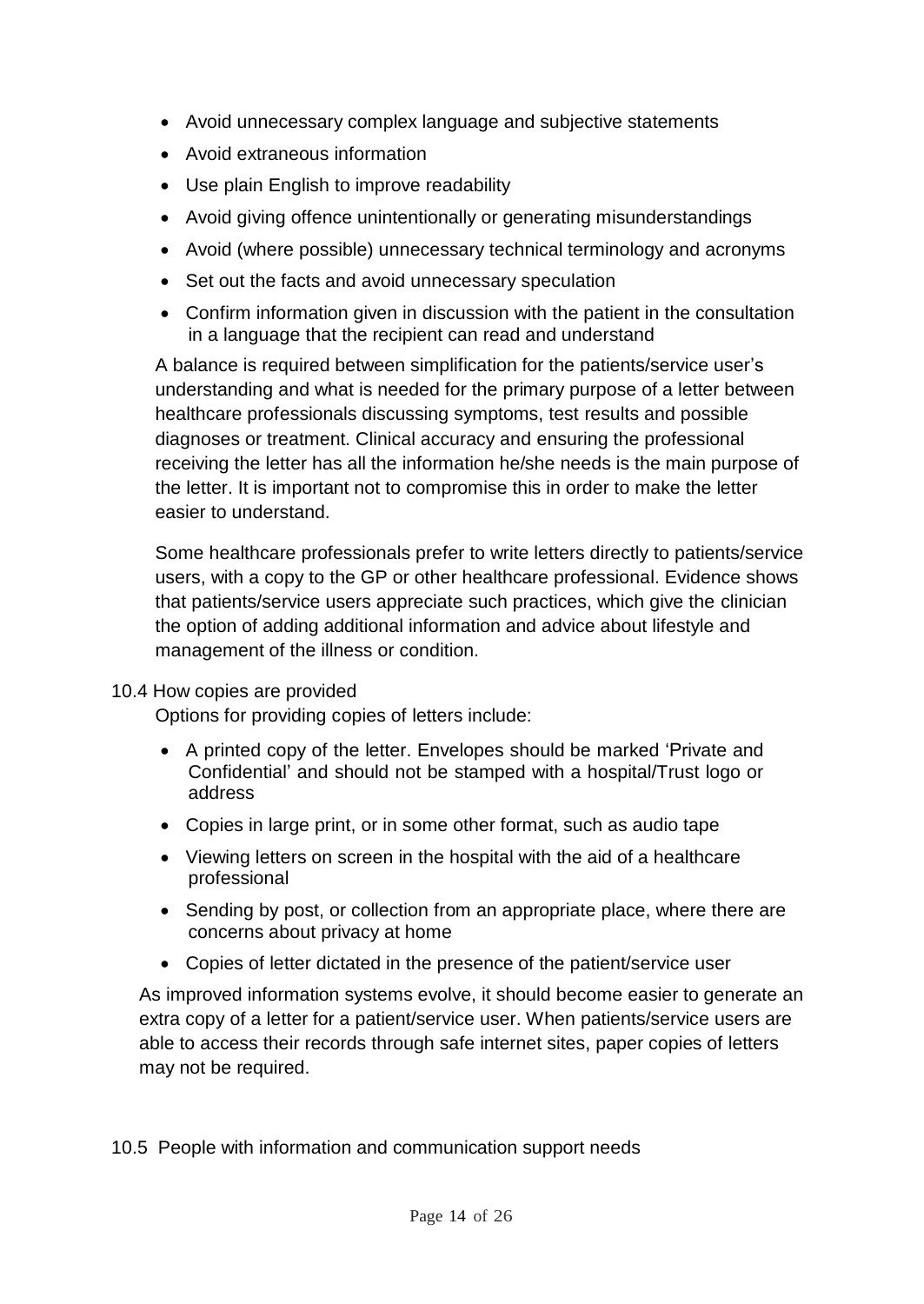In line with the Accessible Information Standard (July 2015), patients/service users and their carers should be able to receive copies of letters in a form they can understand and use. The Trust must comply with the Equality Act 2010, the Data Protection Act 1998 and the Human Rights Act 2000.

Some people cannot read well enough to understand a copied letter. Such people are often reluctant to admit the problem, and it may fall to them to seek someone to help them to read the letter.

Consideration should be given to the needs of people with all types of information and communication needs, including learning disabilities. Identifying their needs is key to ensuring that we are able to support their right to receive clinical correspondence.

#### 10.6 Correcting inaccurate records

Healthcare professionals who routinely share records with patients/service users report that patients/service users and carers often identify inaccuracies or mistakes. There should be arrangements to amend/annotate their records to ensure they are correct. Whilst it may initially be time-consuming, the result should be improved and more accurate records that comply with the provisions of the DPA 1998 and benefit the overall quality of the service<sup>1</sup>.

A data subject (the patient/service user) has a right to have inaccuracies corrected and also to have opinions revised if based on inaccurate information. In every case where the accuracy of data is challenged by the data subject the matter must be fully and promptly investigated. A challenge to the accuracy of data should normally be made in writing; however if the challenge is made by the data subject in person and their identity is not in doubt, the challenge can be dealt with.

All reasonable steps should be taken to resolve the issue and the data subject must be informed of any corrections made. Where it is not possible to resolve the matter or the requested change is clearly incorrect the record should be annotated and the data subject advised accordingly. It may be appropriate to agree with the data subject that their alternative account is filed alongside the original that they wish to object to.

In all cases where a correction cannot be made, or the data subject is dissatisfied with the outcome, the Trust's Head of Information Governance must be informed.

If the data subject is not satisfied with the outcome they should be referred in the first instance to the Trust's complaints procedure. If the matter cannot be resolved they have the right to apply to a court for correction.

<sup>1</sup> The Data Protection Act defines information as inaccurate either if it is inaccurate or misleading or if an opinion is based upon inaccurate information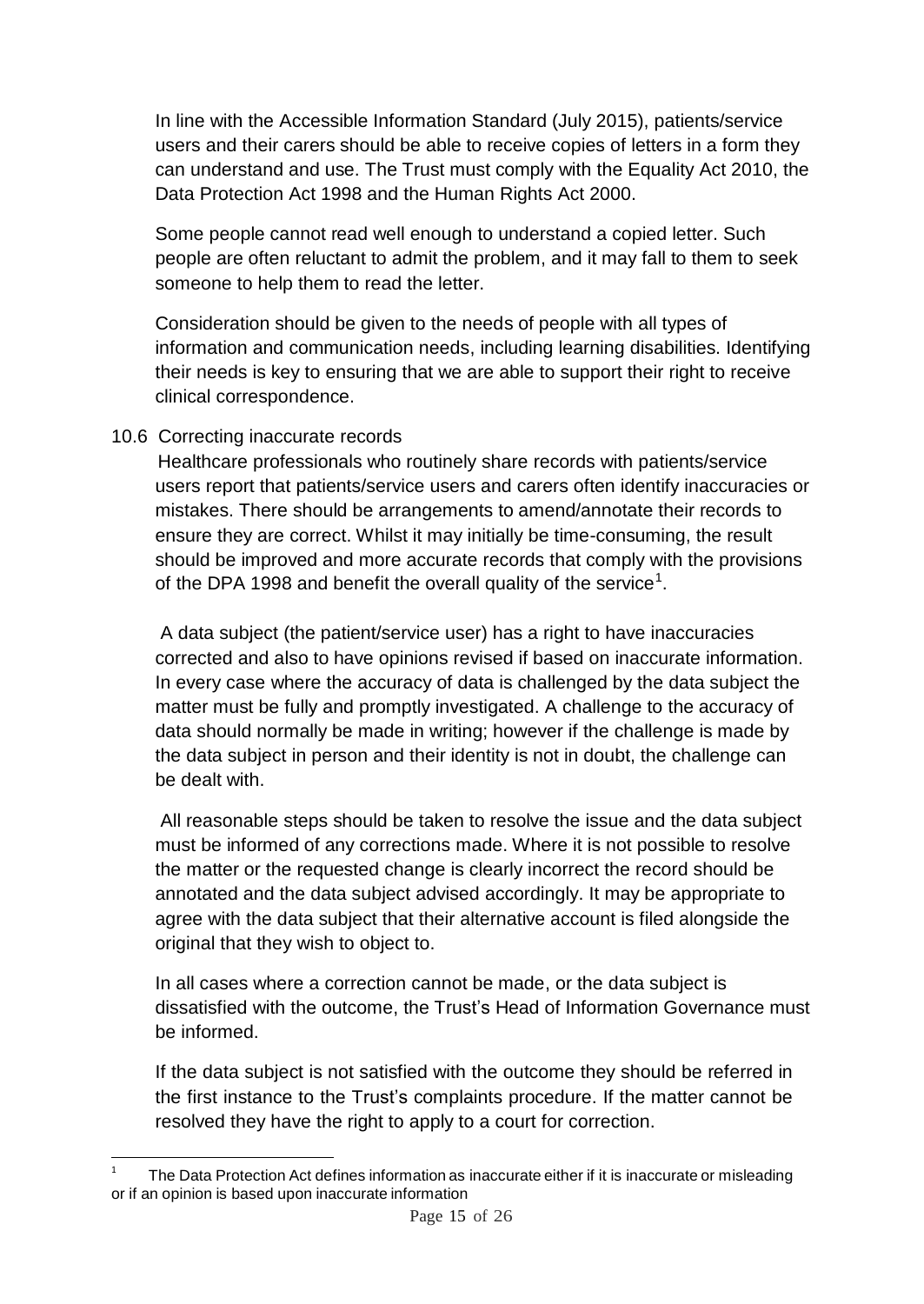#### 10.7 Protecting confidentiality

In reviewing their security and confidentiality procedures, health professionals copying letters should assess and take steps to minimise the following risks:

- Breaches of confidentiality of information of third parties
- Breaches of confidentiality of the patients/service users own information where communications are misdirected or read by someone other than the patient or his or her authorised agent
- Breaches of confidentiality of letters kept insecurely

Procedures must be in place to minimise the likelihood of information being accessed by unauthorised people and ensure patients/service users who choose to have information posted are aware of the risks. Envelopes must be marked 'Private and confidential' and the patients/service user's address routinely checked. Patients/Service user's full names, rather than initials, should be used as a matter of good practice. It is also good practice to check whether two people with the same name live at one address.

There must be clarity about who is responsible for checking and recording:

- The patient/service user's address and full name for addressing a letter
- The patient/service user's preference on the method of communication and format.

The above should be included in a local standard operating procedure.

#### **11.0 Training needs**

There is no training requirement identified within this policy. The principles of information governance, data sharing and patient confidentiality are part of the Trust Information Governance Training which is mandatory for all Trust staff.

#### **12.0 Dissemination**

Copies of this policy will be made available to all staff and patient/service user through the Trust websites

All staff will be notified of the reviewed Policy via eSource and the weekly Newsletter.

This document will be included in the LPT Publication Scheme in compliance with the Freedom of Information Act 2000.

#### **13.0 Monitoring Compliance and Effectiveness**

| <b>Evidence for</b><br><b>Process for</b><br><b>Minimum</b><br>Ref<br>Self-<br><b>Requirements</b><br><b>Monitoring</b><br>assessment | <b>Responsible</b><br><b>Frequency</b><br>Individual /<br>monitoring<br>Group |
|---------------------------------------------------------------------------------------------------------------------------------------|-------------------------------------------------------------------------------|
|---------------------------------------------------------------------------------------------------------------------------------------|-------------------------------------------------------------------------------|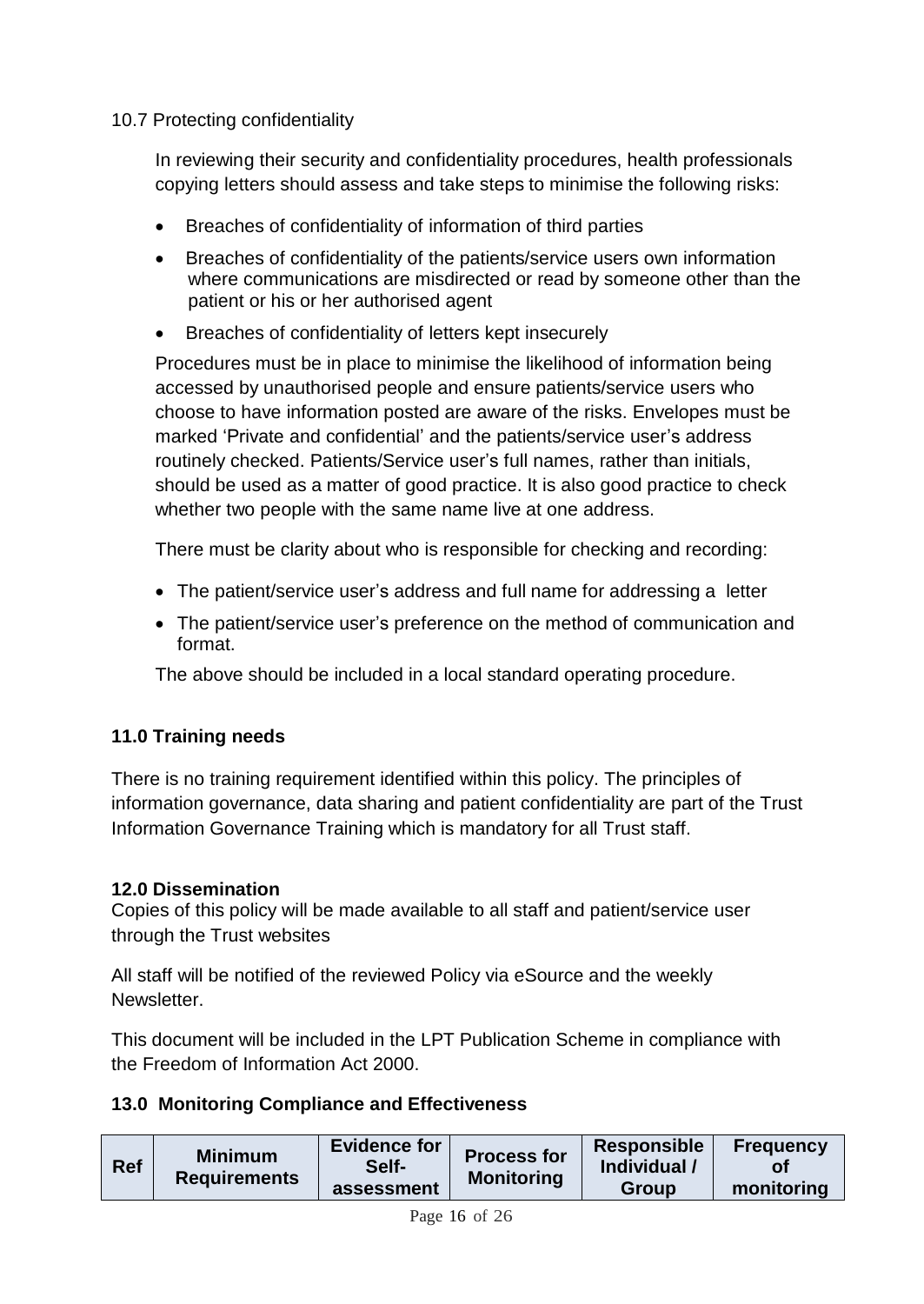| <b>Ref</b> | <b>Minimum</b><br><b>Requirements</b>                                                                                                 | <b>Evidence for</b><br>Self-<br>assessment         | <b>Process for</b><br><b>Monitoring</b>                                              | <b>Responsible</b><br>Individual /<br>Group | <b>Frequency</b><br><b>of</b><br>monitoring                                                 |
|------------|---------------------------------------------------------------------------------------------------------------------------------------|----------------------------------------------------|--------------------------------------------------------------------------------------|---------------------------------------------|---------------------------------------------------------------------------------------------|
|            | Consent for<br>receiving copy<br>letters is obtained<br>at the point of<br>consultation                                               | Section 9                                          | Included in<br>the record<br>keeping audit                                           | <b>RIGG/Service</b><br>Group IG<br>Group    | Annually                                                                                    |
|            | Consent is record<br>in the<br>patient/service<br>users health<br>record                                                              | Section 6                                          | Included in<br>the record<br>keeping audit                                           | RIGG/Service<br>Group IG<br>Group           | Annually                                                                                    |
|            | Information and<br>communication<br>support needs<br>identified in order<br>to provide<br>information in the<br>appropriate<br>medium | 10.4                                               | Included in<br>the record<br>keeping audit                                           | RIGG/Service<br>Group IG<br>Group           | Annually                                                                                    |
|            | Responsibility for<br>recording and<br>checking<br>patient/service<br>user details is<br>clear                                        | 10.6                                               | Reduction in<br>incidents of<br>misdirection/<br>unauthorised<br>disclosure          | <b>RIGG</b>                                 | Quarterly<br>trend review                                                                   |
|            | Style and format                                                                                                                      | Document                                           | Quality<br>Assurance<br>Committee                                                    | <b>RIGG</b>                                 | Two yearly                                                                                  |
|            | An explanation of<br>any terms used                                                                                                   | <b>Definitions</b><br>that apply to<br>this policy | Quality<br>Assurance<br>Committee                                                    | <b>RIGG</b>                                 | Two yearly                                                                                  |
|            | Consultation<br>process                                                                                                               | Appendix 5                                         | Quality<br>Assurance<br>Committee                                                    | <b>RIGG</b>                                 | Two yearly                                                                                  |
|            | Adoption process                                                                                                                      |                                                    | Corporate<br><b>Affairs</b><br>Administrator<br>holds<br>database of<br>all policies | QAC                                         | In line with<br><b>Risk</b><br>Management<br>Strategy &<br>Procedural<br>Document<br>review |
|            | <b>Review</b><br>arrangements                                                                                                         |                                                    | QAC policies                                                                         | <b>RIGG</b>                                 | Two yearly                                                                                  |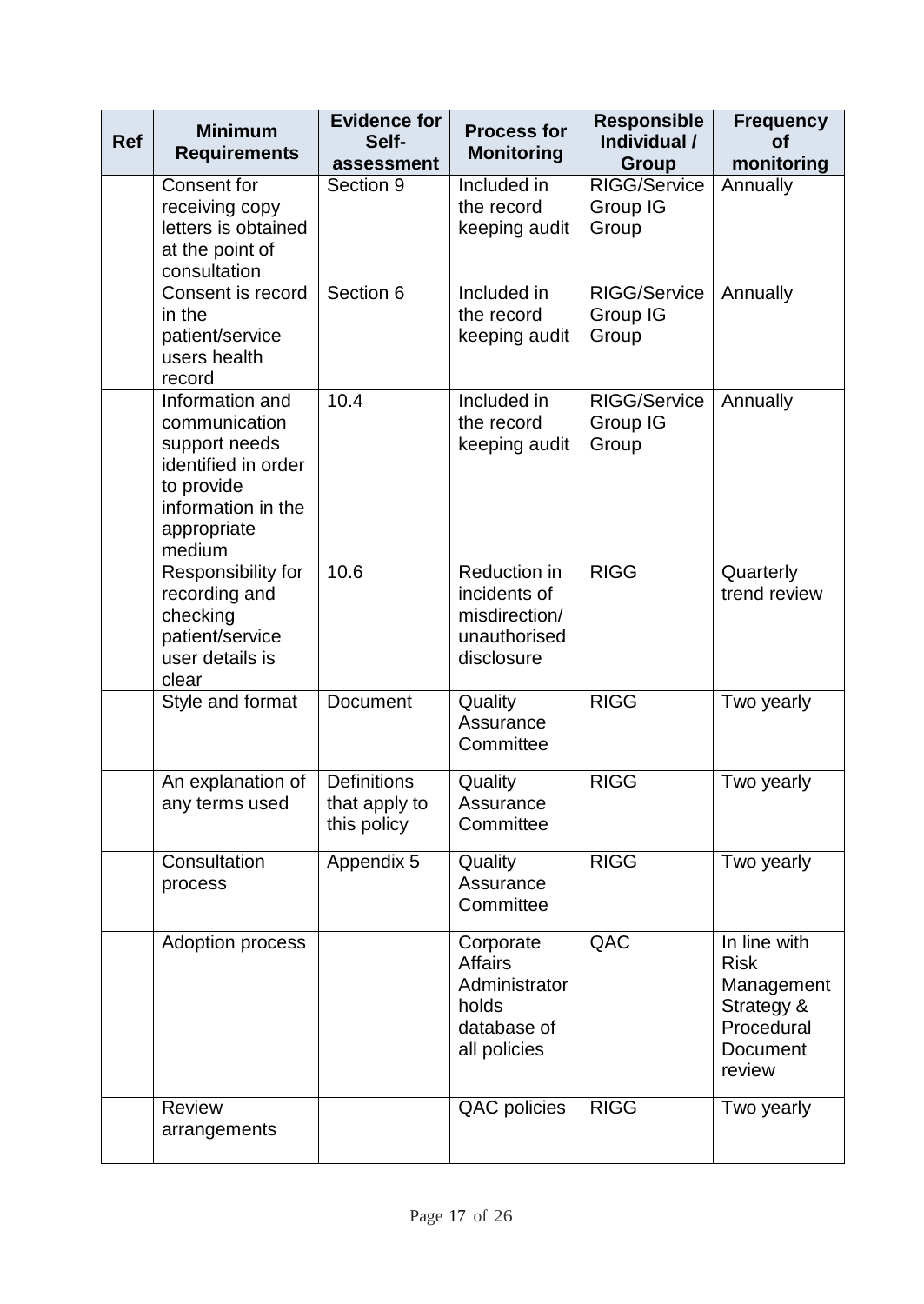| <b>Ref</b> | <b>Minimum</b><br><b>Requirements</b>           | <b>Evidence for</b><br>Self-<br>assessment | <b>Process for</b><br><b>Monitoring</b> | <b>Responsible</b><br>Individual /<br>Group | <b>Frequency</b><br>οf<br>monitoring |
|------------|-------------------------------------------------|--------------------------------------------|-----------------------------------------|---------------------------------------------|--------------------------------------|
|            | Control, including<br>archiving<br>arrangements |                                            | <b>Trust</b><br>secretary               | <b>RIGG</b>                                 | Two yearly                           |

#### **14.0.Standards/Performance Indicators**

| <b>TARGET/STANDARDS</b>                                                                          | <b>KEY PERFORMANCE INDICATOR</b>                                                                                                                                                                                                 |  |  |
|--------------------------------------------------------------------------------------------------|----------------------------------------------------------------------------------------------------------------------------------------------------------------------------------------------------------------------------------|--|--|
| • Care and treatment must be<br>appropriate and reflect service<br>users' needs and preferences. | • Documented procedures are in place<br>for ensuring patient/service users are<br>given the opportunity to receive copy<br>letters                                                                                               |  |  |
| • Service users must be treated with<br>dignity and respect.                                     | • Consent is captured at the point of<br>contact and documented in the health                                                                                                                                                    |  |  |
| • Care and treatment must only be<br>provided with consent.                                      | records                                                                                                                                                                                                                          |  |  |
| Compliance with the Accessible<br><b>Information Standard</b>                                    | <b>Patients/Service Users and Parent/Carers</b><br>information and communication support needs<br>are identified at the point of contact, recorded<br>and shared with those professionals<br>supporting their care and treatment |  |  |

#### **15.0 Review**

This Policy will be reviewed every 3 years by the Trust Records and Information Governance Group or as and when significant changes to national policy make earlier review necessary.

#### **16.0 References and Bibliography**

The policy was drafted with reference to the following:

- The NHS Plan, Department of Health 2000
- Copying Letters to Patients, A Report to the Department of Health and draft good practice guidelines for consultation: A report of the Working Group on Copying Letters to Patients [https://www.ucl.ac.uk/dclinpsy/training](https://www.ucl.ac.uk/dclinpsy/training-handbook/chapters/handbook-pdf/appendix8)[handbook/chapters/handbook-pdf/appendix8](https://www.ucl.ac.uk/dclinpsy/training-handbook/chapters/handbook-pdf/appendix8)
- Good Psychiatric Practice: Confidentiality and Information Sharing, Royal College of Psychiatrists 2006
- NHS Litigation Authority, Risk Management Standards, 2013/14
- Data Protection Act 1998
- Equality Act 2010
- Mental Health Act 1983 (as amended by the Mental Health Act 2007)
- Mental Health Act Code of Practice, 2008, Chapters 2 and 18

Supporting documents (Trust documents)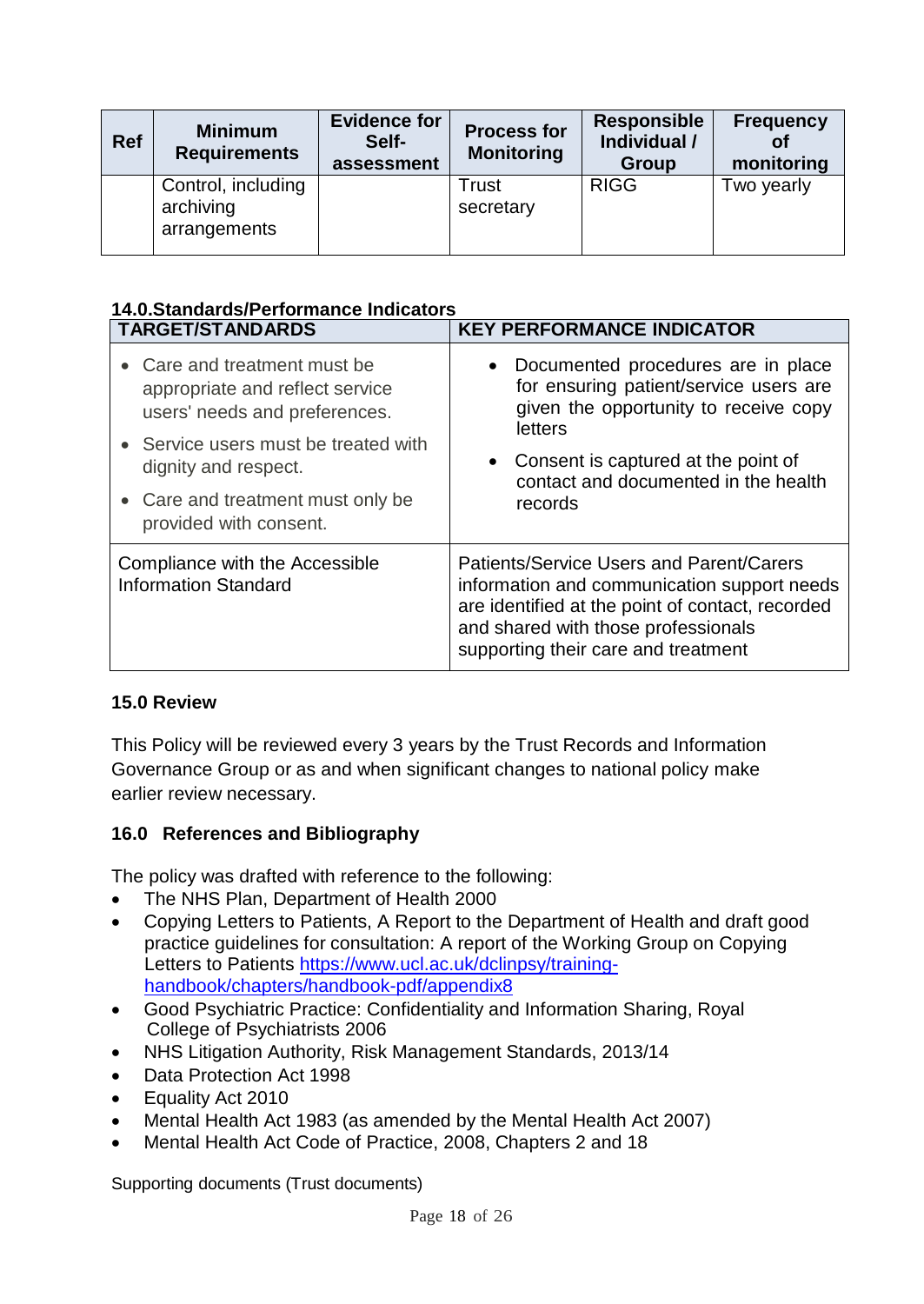- Consent to Examination or Treatment Policy
- Data Protection, Caldicott and Confidentiality Policy
- Deprivation of Liberty Policy
- Mental Capacity Act Policy
- Care Programme Approach Policy
- Information Lifecycle and Records Management Policy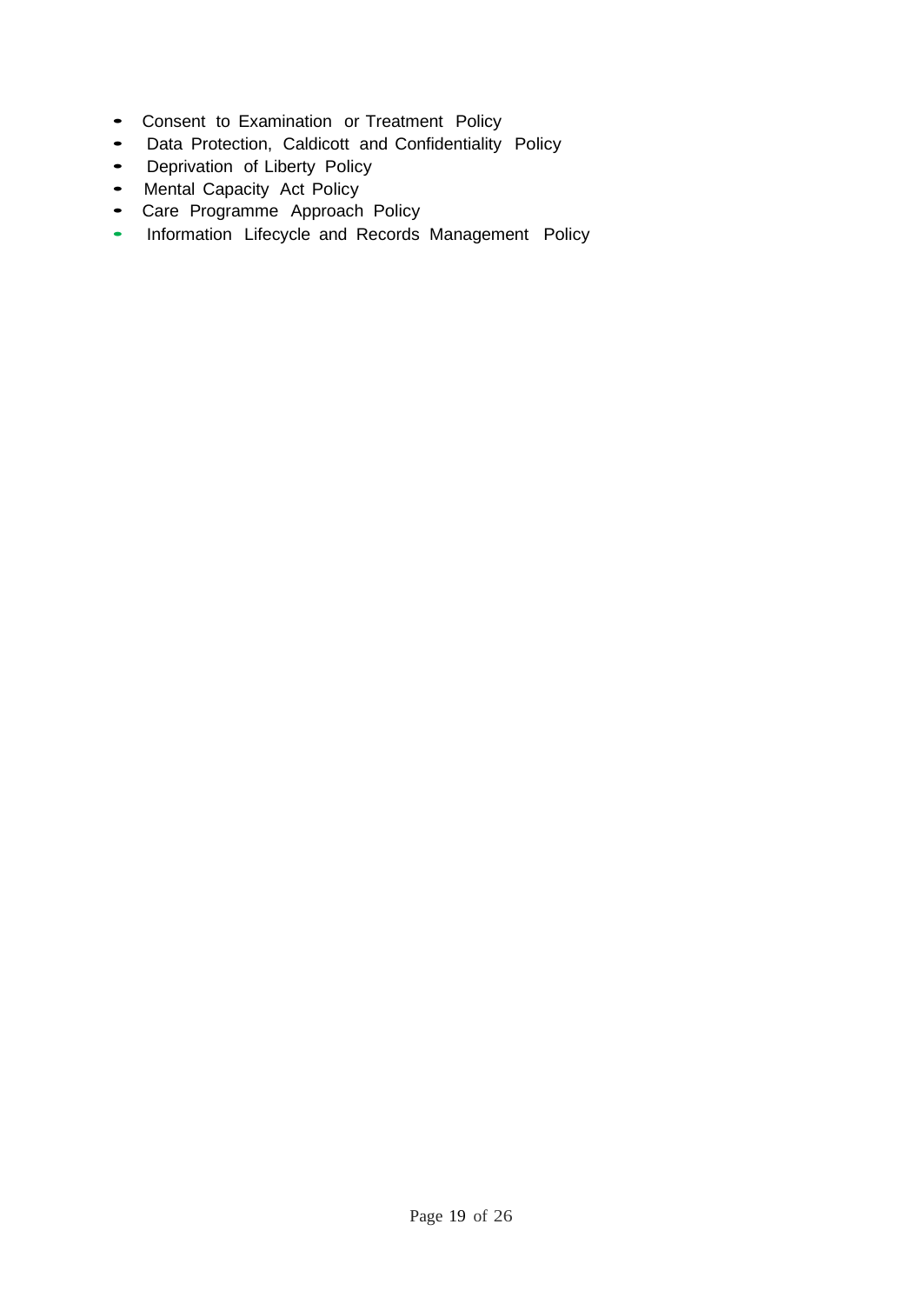# **WOULD YOU LIKE COPIES OF THE LETTERS THAT GO TO YOUR DOCTOR?**

Whenever you attend a hospital your doctor receives a letter from the doctor or healthcare professional in charge of your care, or who saw you in clinic, telling him/her about your diagnosis and what treatment is necessary.

Up to now, you have not always had the opportunity to have these shared with you, but from now on this will change and patient can choose to receive a copy of the letter sent to their doctor.



Our Leaflet, '**Copying Clinical Letters to Patients**' gives more detailed information and includes a short form to fill in if you want to arrange to receive copies of your letters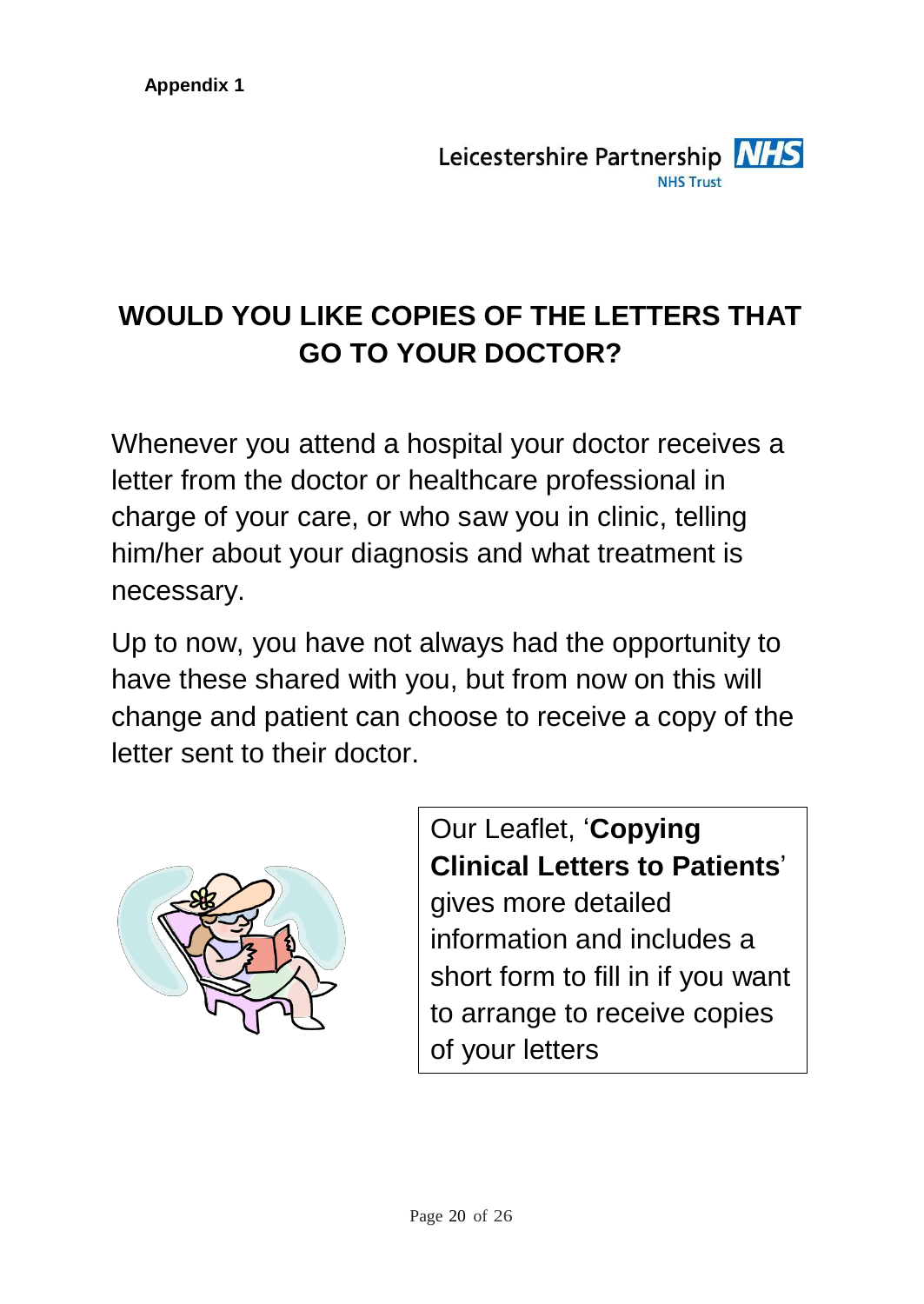# Leicestershire Partnership NHS **NHS Trust**

#### **Copying Clinical Letters to Patients/Service Users**

#### **Introduction**

In response to Government guidelines, this Trust is giving patients/service users the option to receive copies of letters sent to their doctor after an outpatient appointment or inpatient admission.

The patient/service user is the only person who can ask for a copy of the letter. In the case of children up to the age of 16, parents and guardians can ask for a copy letter.

This leaflet will explain the arrangements in more detail, help you decide if you want to receive a copy letter and will tell you what you have to do to make this happen.

#### **What kind of letters will I receive?**

Whenever you attend hospital your general practitioner (GP) receives a letter from the doctor or healthcare professional in charge of your care, or the person who saw you in clinic, telling him/her about your diagnosis and what treatment is necessary. Up to now these letters have not always been shared with patients/service user. From now on this will change and patients/service user can choose to receive a copy of the letter sent to their GP about their attendance at hospital.

It is important to remember that the purpose of the letter is to give your GP medical information about your illness, care and treatment. There are many other important and valuable sources of patient/service information for you to use to find out more about condition.

#### **How can this help me?**

These are just some of the benefits:

- Seeing a copy of the letter could help build up trust between you and the staff caring for you
- You and your carers may have a better understanding of your condition and how you can help yourself
- You will be more informed and more able to make decisions about your illness and treatments
- When you receive copies of letters you can identify any information which is wrong, especially names, addresses, and dates of birth and help us put tis right
- You will be better prepared for your treatment which may help you to be less worried or anxious
- have been given at hospital.  $_{\rm Page\ 21\ of\ 26}$ • Letters may help you to remember advice on self-care and life-style which you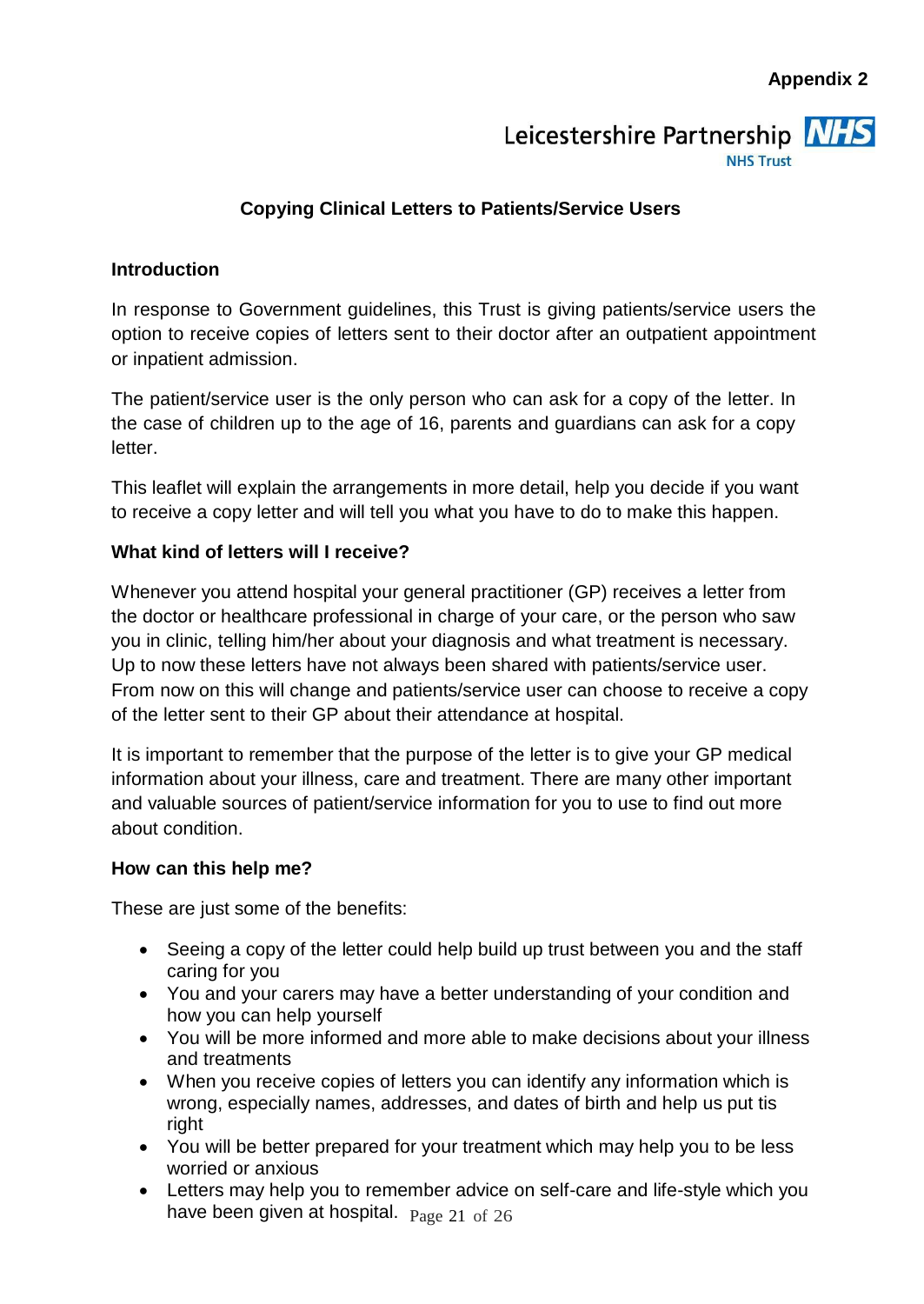#### **Are there any reasons why I would not receive clinical letters?**

There are some reasons why it might not be helpful for you to be given a copy of your letter, for instance if:

- The doctor or healthcare professional in charge of your care may feel that the information in the letter would be harmful to you.
- The letter includes information about someone else who has not given their permission to their details being provided.
- You choose not to receive a copy letter

If you have asked for a copy letter and are not to receive one, the reason for this will be explained to you by the doctor or healthcare professional in charge of your care.

#### **Why would I choose not to receive the letters?**

Some possible reasons include:

- You believe you have all the information you need.
- You have problems maintaining privacy at home or do not want other family members to know about your illness or attendance
- You do not want written details of what you have been told
- You feel uncomfortable asking for a copy of the letter.

#### **What if I need the information in a different format?**

You can use the form at the end of this leaflet to tell us how you would like the letter to be provided, for instance on an audio tape, in Braille or translated into another language.

#### **Can I have the letter sent to a different address or to someone who is caring for me?**

Yes, let us know the details of this when you attend and we will arrange for the letter to go to another address or to a carer acting for you.

#### **Will I need to ask for a copy each time I come to hospital?**

No, but you will need to tell us if you decide that you want to stop receiving copies of your letters. You should do this by telling staff at your next visit.

#### **What happens if there is something I don't understand in the letter?**

You should ask your GP when you next see him/her about your condition or ask the hospital doctor or healthcare professional in charge of your care at your next attendance.

#### **Which letter will you send?**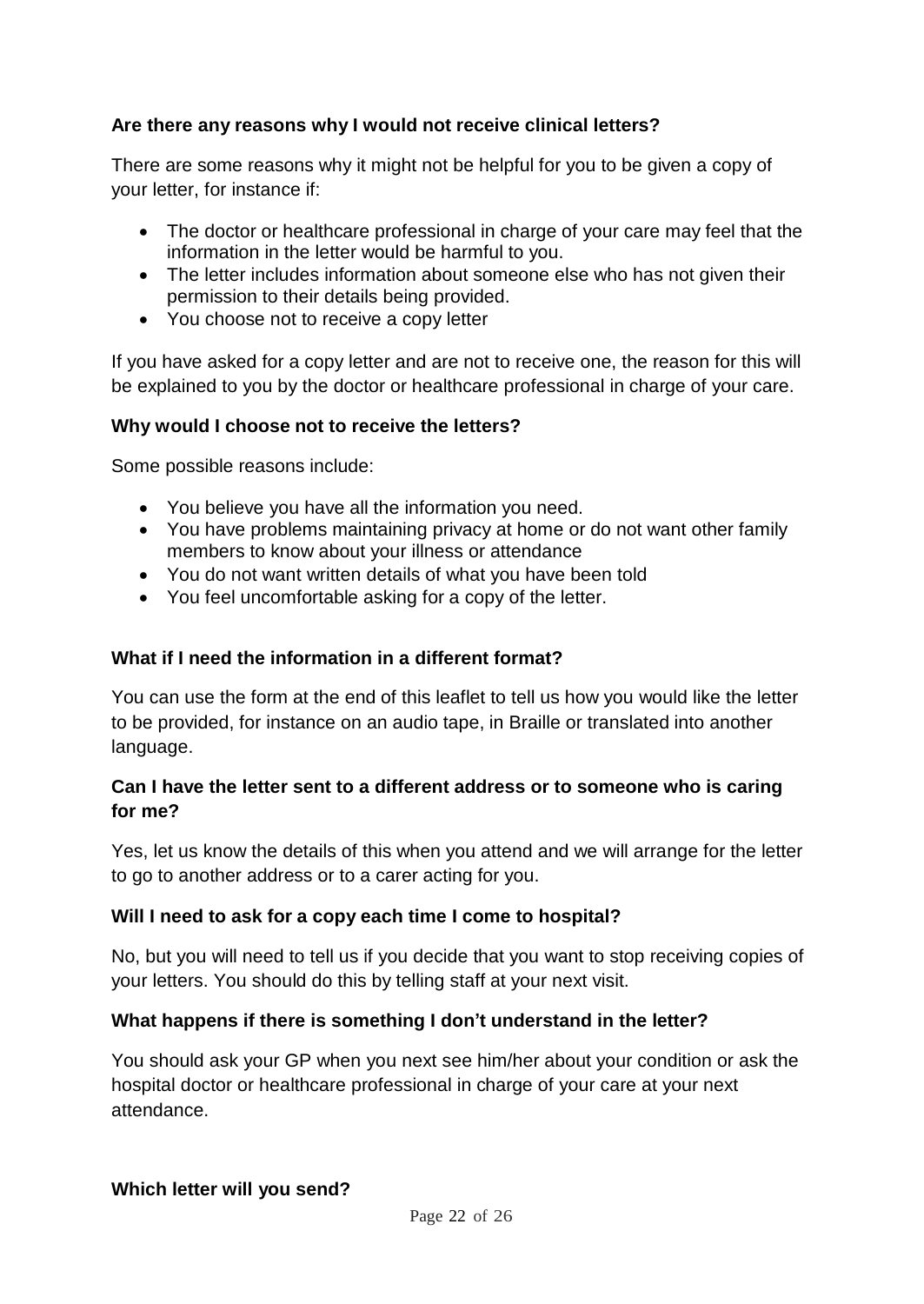We will only send the letter written after your last attendance and those written after future attendances until you tell us to stop.

#### **What do I do if I want more information from my health/medical records**

If you want to receive more information in relation to your care and treatment and would like to have detailed information from your health/medical record, then you will need to apply for 'Access to Records'. There is usually a charge for this and you will need to write to:

Information Requests Officer Information Request Team Suite P1 Bridge Park Plaza Bridge Park Road **Thurmaston** LE4 8BL

#### **How will I get a copy of the letter?**

This will be sent to you, by second class post, at the same time that this is sent to your GP. This could take up to three weeks.

#### **What happens next?**

**If you want to receive a copy of your letter**, fill in the form at the end of the leaflet and hand it to the clinic or ward staff.

If you do not fill in a form or we are unable to read the details provided we will not be able to send a copy letter to you.

#### **If you require a special edition of this leaflet, please contact Customer Services on:**

**0116 295 0830 or 0831**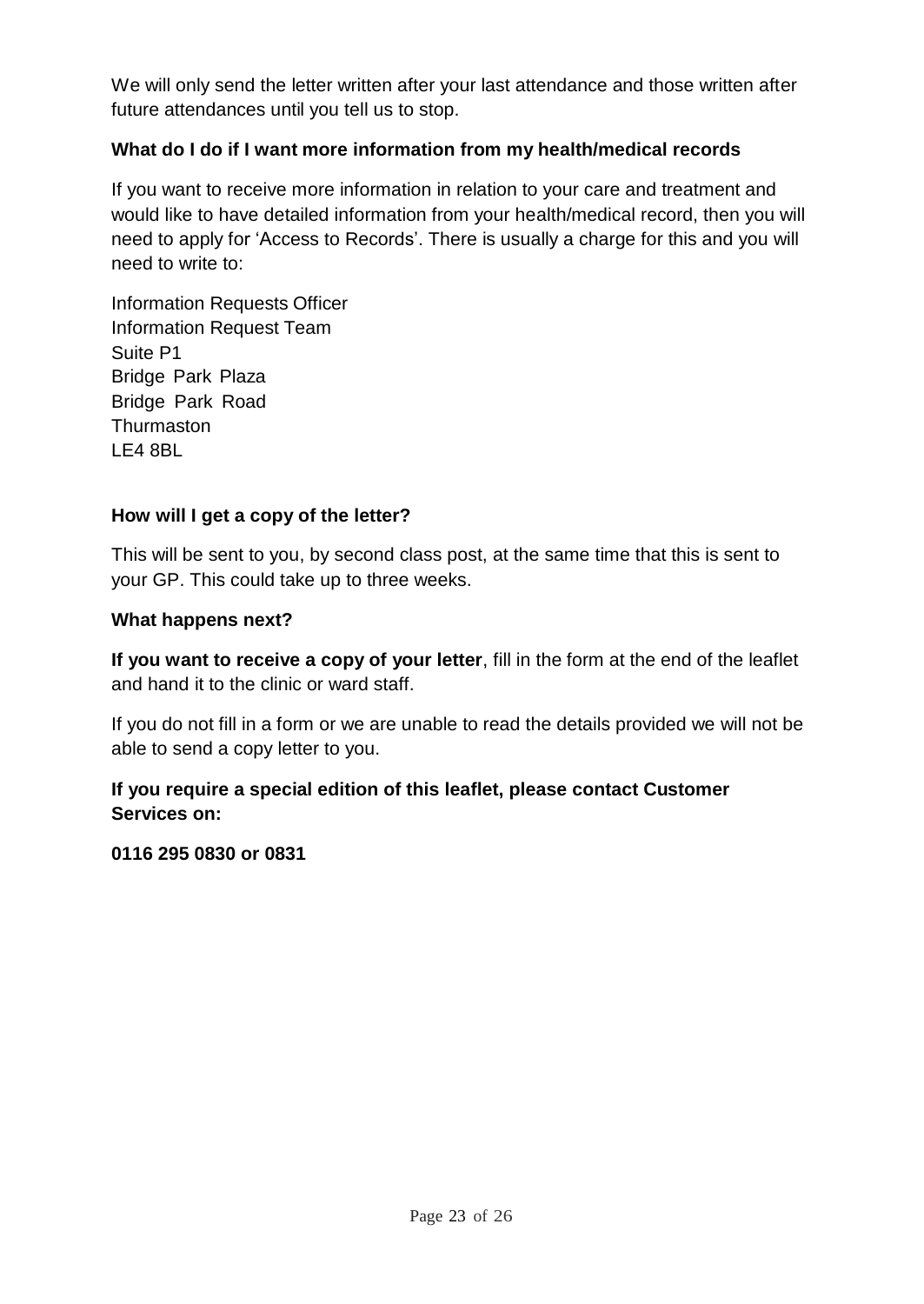#### **Appendix 3**

#### **Department Name**

Address line 1 Address line 2 Town Postcode

Tel: xxxx Fax: xxx[x](http://www.leicspart.nhs.uk/) [www.leicspart.nhs.uk](http://www.leicspart.nhs.uk/)

Date

**Name**

Address details

Dear

You are entitled to request a copy of a letter written about you by a health professional employed by Leicestershire Partnership NHS Trust. This may help you to have a better understanding of your healthcare needs and treatment plan. If you would like to receive copies of letters please complete the details below:

|                                                                                                 | <b>CARE PLAN</b> | <b>CORRESPONDENCE</b> |
|-------------------------------------------------------------------------------------------------|------------------|-----------------------|
| I would like to receive copies                                                                  | Yes/No           | Yes/No                |
| I would like to have this posted to me                                                          | Yes/No           | Yes/No                |
| I would like to be provided with copies at<br>my next appointment                               | Yes/No           | Yes/No                |
| I would not like to receive my own copies<br>but would like to read this at my next appointment | Yes/No           | Yes/No                |
| I would like my relative/carer to receive copies                                                | Yes/No           | Yes/No                |
| * Please send documents that I have requested to the following name and address:                |                  |                       |
| Name:                                                                                           |                  |                       |
| Address:                                                                                        |                  |                       |

I understand that I am responsible for the safe keeping of any care plan or correspondence that has been given to me. I understand that I must inform my health team in writing if any of the above instructions are to be changed.

If the correspondence is being sent to someone else's address, I can confirm that they have agreed to receive the information on my behalf.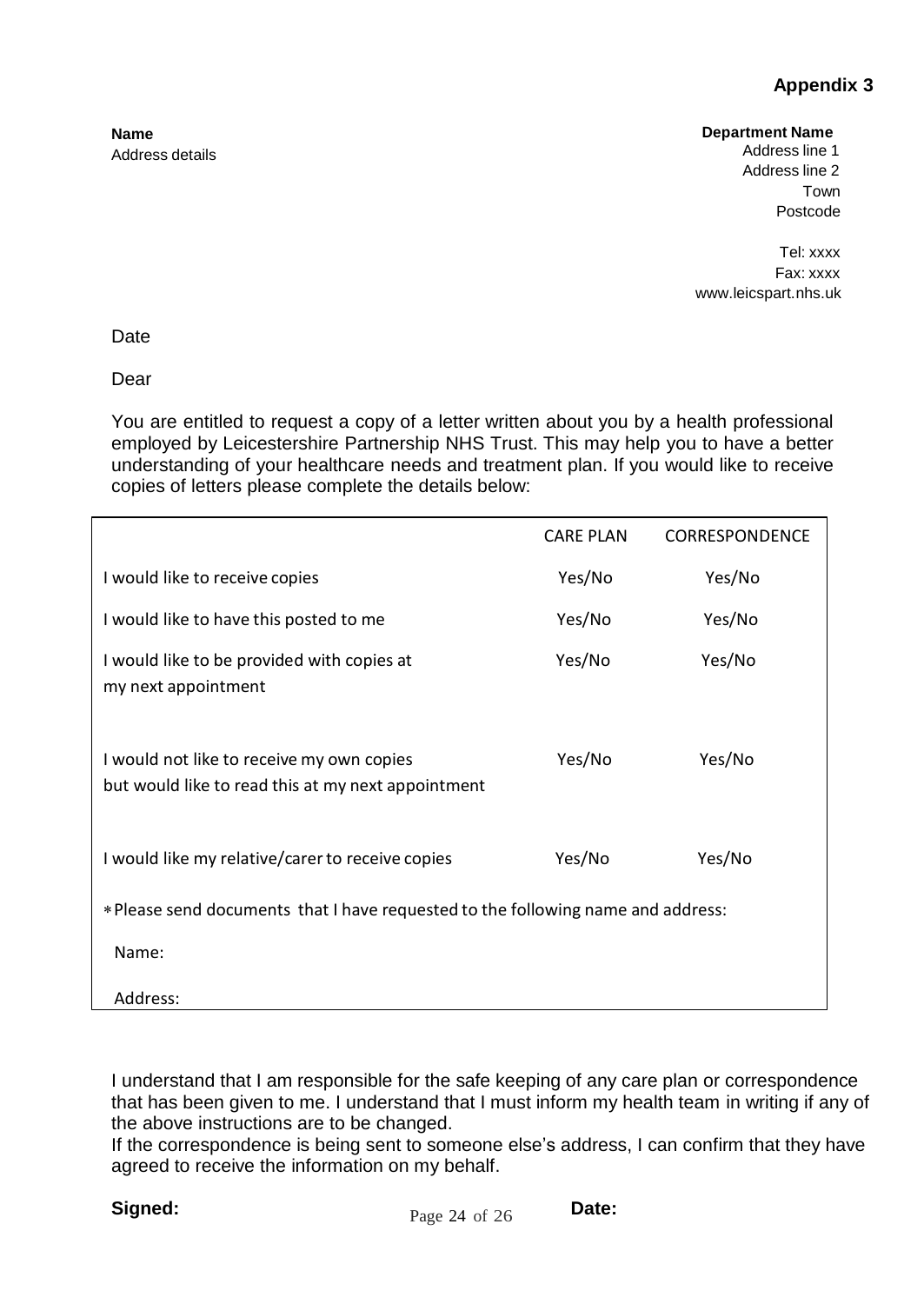#### **The NHS Constitution**

**The NHS will provide a universal service for all based on clinical need, not ability to pay. The NHS will provide a comprehensive range of services**

**Principles that apply to this policy are:**

| Shape its services around the needs and preferences of individual<br>patients, their families and their carers                         |   |
|----------------------------------------------------------------------------------------------------------------------------------------|---|
| Respond to different needs of different sectors of the population                                                                      |   |
| Work continuously to improve quality services and to minimise<br>errors                                                                |   |
| <b>Support and value its staff</b>                                                                                                     |   |
| Work together with others to ensure a seamless service for<br>patients                                                                 |   |
| Help keep people healthy and work to reduce health inequalities                                                                        |   |
| Respect the confidentiality of individual patients and provide open<br>access to information about services, treatment and performance | J |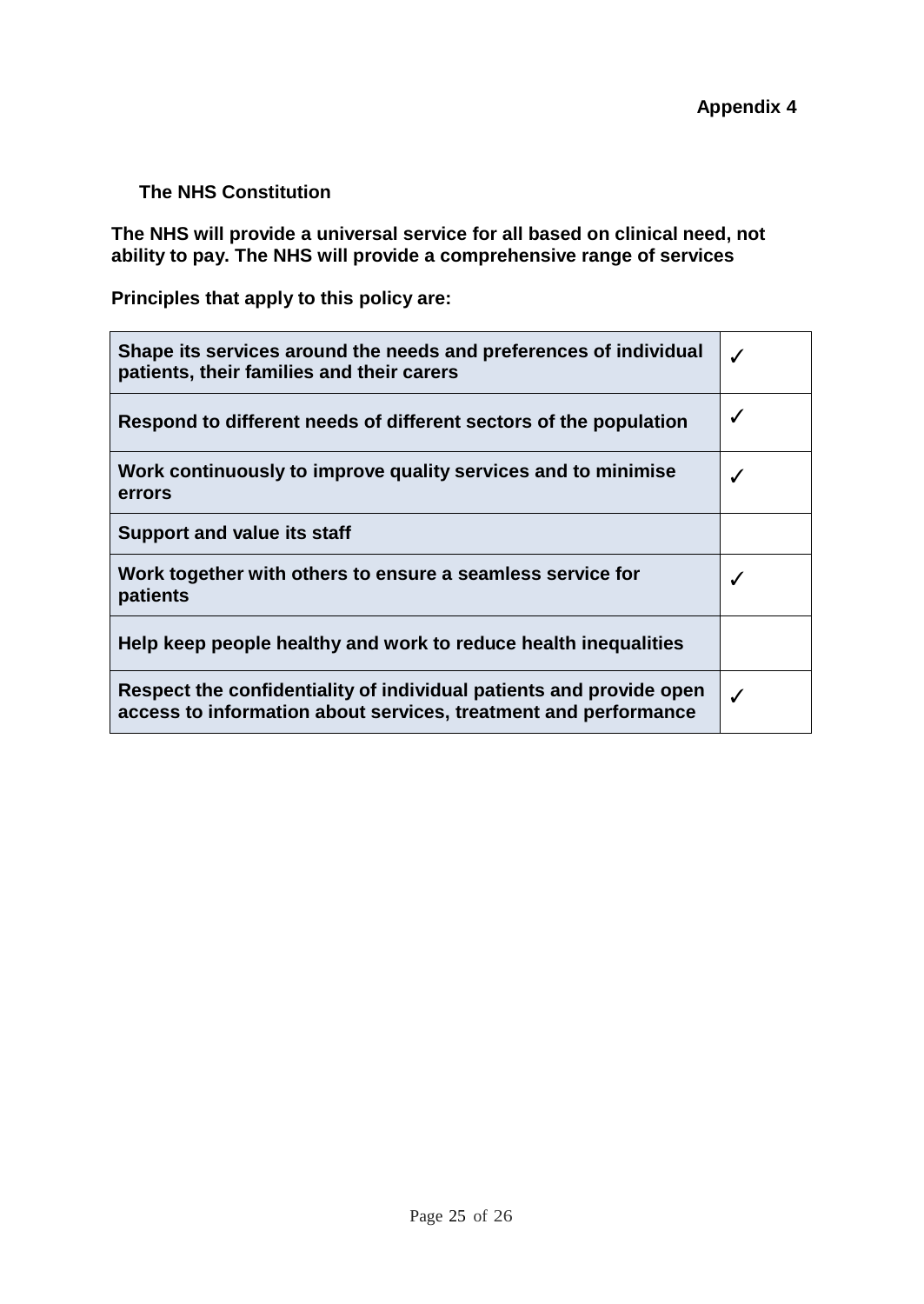|  |  |  | Key individuals involved in developing the document |
|--|--|--|-----------------------------------------------------|
|--|--|--|-----------------------------------------------------|

| <b>Name</b>              | <b>Designation</b>                         |
|--------------------------|--------------------------------------------|
| Jacqueline Burden        | <b>Clinical Governance Lead AMH/LD</b>     |
| <b>Mary Stait</b>        | Information Governance Compliance          |
|                          | Manager                                    |
| <b>Tracey Flannaghan</b> | <b>Acting Senior Cognitive Behavioural</b> |
|                          | Psychotherapist                            |
| Lesley McGrain           | <b>Principal Psychotherapist</b>           |
| Dawn Holding             | Team Manager - Assertive Outreach and      |
|                          | <b>Homeless Mental Health</b>              |

### **Circulated to the following individuals for comment**

| <b>Name</b>                     | <b>Designation</b> |
|---------------------------------|--------------------|
| Members of Trust Records and    |                    |
| Information Governance Group    |                    |
| <b>Member of Trust Clinical</b> |                    |
| <b>Effectiveness Group</b>      |                    |
| Members of AMH/LD Information   |                    |
| Governance and Records Group    |                    |
| Members of FYPC Information     |                    |
| Governance and Records Group    |                    |
| Members of CHS Information      |                    |
| Governance and IM&T Group       |                    |